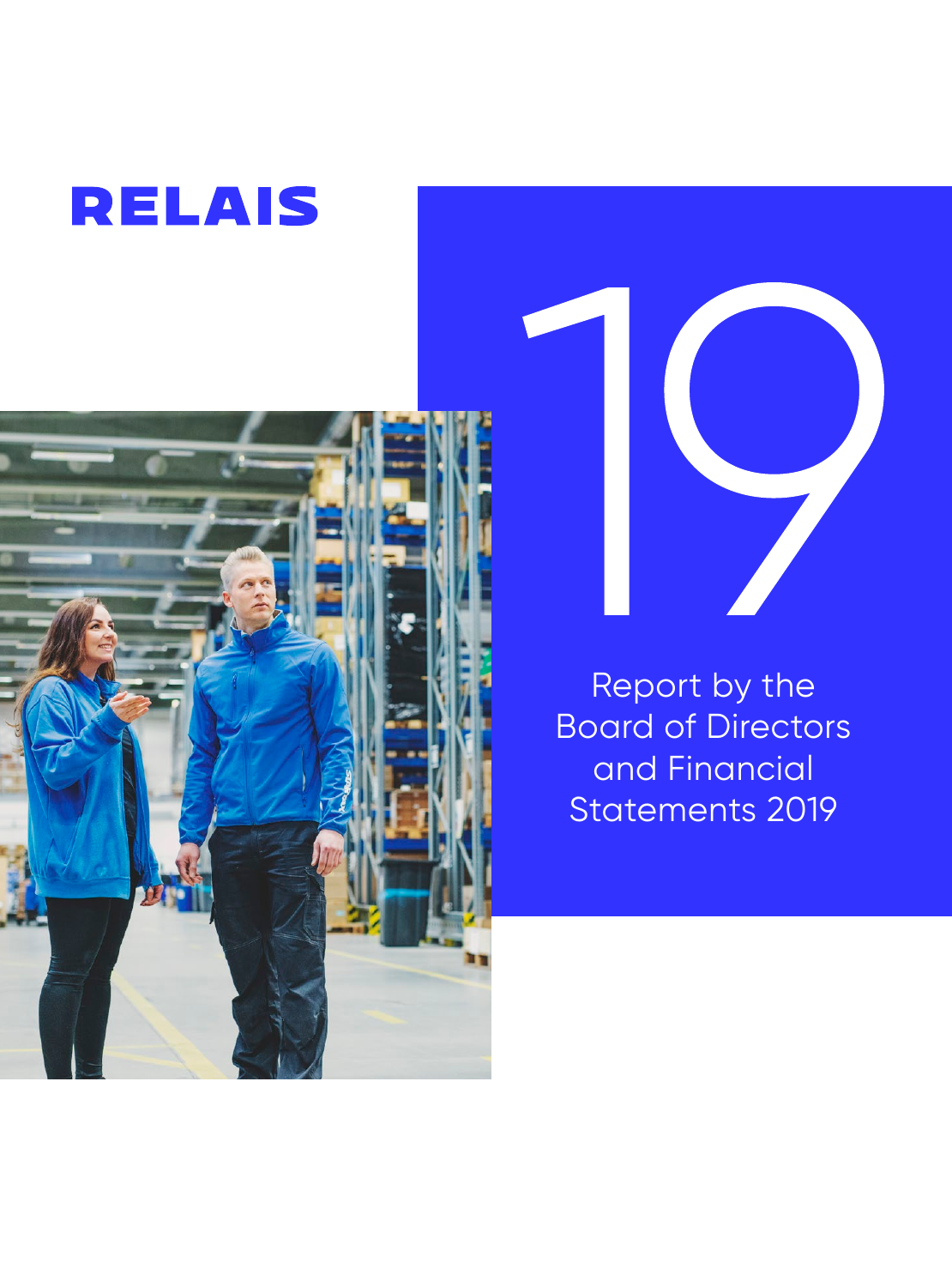| Signatures for Financial Statements and |  |
|-----------------------------------------|--|
|                                         |  |
|                                         |  |
|                                         |  |

# Content Report by the Board of Directors 1 January – 31 December 2019

Relais Group is an importer and technical wholesaler that actively develops its vehicle spare parts and electrical equipment business in the Nordic and Baltic countries. Relais creates added value for its customers by offering vehicle spare parts, electrical equipment, and specialist services throughout the lifecycle of vehicles in a reliable, efficient and timely manner.

On the balance sheet date, Relais Group comprised of the parent company Relais Group Plc and its fully-owned subsidiaries Startax Finland Oy (Finland), Startax Sweden AB (Sweden), Startax Latvia SIA (Latvia) ja Startax Lithuania UAB (Lithuania), Startax AS (Estonia), Startax Maskin-Teknisk AS (Norway), and Relais Group Sweden AB (Sweden), whose subsidiaries are Aktiebolaget Reservdelar (Sweden) "ABR", Huzells I Karlstad Aktiebolag (Sweden "Huzells" and Awimex International AB (Sweden). Aktiebolaget Reservdelar has also a fully-owned subsidiary EKG Automotive AB.

Relais Group Plc acquired the shares of AB Reservdelar (ABR) and Huzells i Karlstad AB on 31 May 2019. The acquisition was the most significant change in the group structure during the fiscal year and enhanced the Groups operations in Sweden grew significantly.

#### **Business review**

#### **Operating environment and business development**

Net sales of Relais Group for the financial period was EUR 98.9 (72.5) million, growing 36.6% from the previous financial period. The growth in net sales was primarily the result of the acquisition of ABR and Huzells.

The market situation in Finland and the Baltic countries was favourable for the period, particularly in the vehicle equipment and lighting product groups. The market conditions for spare parts in Finland remained stable. The development of business activities and the market situation in Sweden did not entirely match expectation, primarily because of the change in value of the Swedish krona, the changing market situation and the changes in organization and the customer base of Huzells i Karlstad AB.

As part of synergies in Sweden, the merging of the business activities of Startax Sweden AB with those of other Swedish group companies was started. Structural cost saving measures were also taken at the same time. Reorganisation of purchase management, standardisation of purchase terms, harmonization of product range between the Group companies and other measures were taken to synergise Group companies.

Relais aims to achieve synergies with longterm impact from the combination with ABR and Huzells. Synergies are expected to be realised from cross-selling between group companies and from purchasing. In the mid-term by 2021, Relais targets annual net sales synergies of EUR 6–8 million. Synergies are expected to have an impact from financial year 2020 onwards.

#### **Financial result**

The Group's EBITDA was EUR 13,335 (8,731) thousand for the period. The acquisition of ABR and Huzells made up a significant portion of EBITDA growth. Due to the seasonal nature of the business activities, a larger proportion of EBITDA was accumulated during the second half of the year.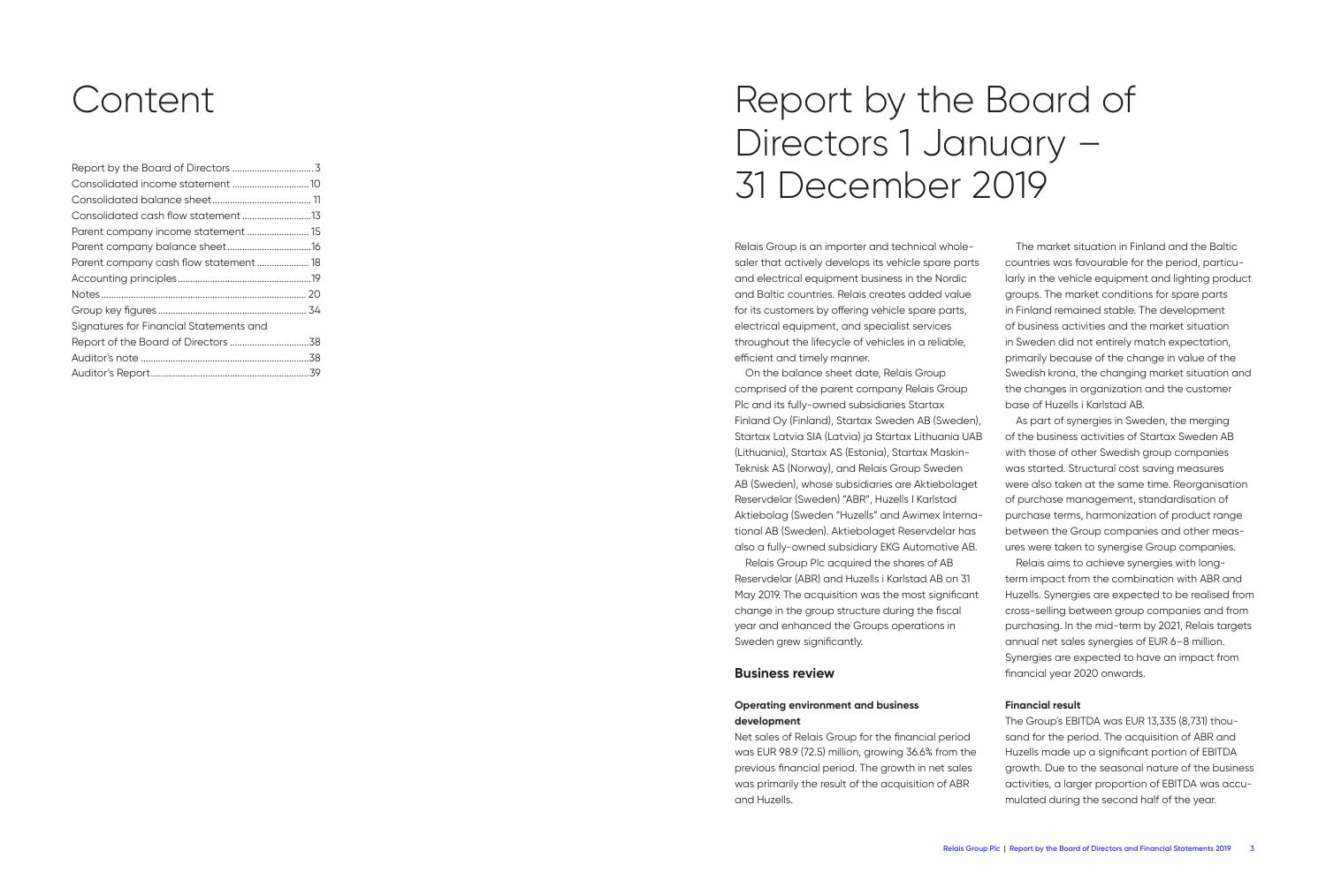Earnings before interest, taxes, and amortisation (EBITA) grew in 2019 in relation to the previous financial period, totalling EUR 12,976 (8,395) thousand, 13.1% (11.6%) of net sales. As with net sales above, the most significant factor for EBITA growth was the acquisition of ABR and Huzells. Due to the seasonal nature of the business activities, also the majority of EBITA was accumulated during the second half of the year. The change in fixed expenses of business activities was limited, considering the acquisitions that were made.

Operating profit for the financial period rose from the previous year, totalling EUR 7,856 (5,723) thousand – 7.9% (7.9%) of net sales. The Group's operating profit margin stayed at the same level it had been at during the previous financial period due to increasing amortisation of goodwill originating from the acquisition of ABR and Huzells.

The profit for the period, EUR 384 (3,092) thousand, was affected by the increased interest expenses due to acquisition financing, financial restructuring, non-recurring expenses associated with IPO and increased amortisation of goodwill. Financial restructuring resulted in EUR 1,325 thousand in arrangement fees and advisor fees, which have been recorded in the period's financial expenses. Financial expenses resulting from listing on the First North market amounted to EUR 2,729 thousand for the financial period.

#### **Balance sheet, financing and investments**

The Group's balance-sheet total at the end of the financial period on 31 December 2019 amounted to EUR 143,044 (47,686) thousand. The Group's equity was EUR 63,685 (16,528) thousand, and its net debt at the end of the period was EUR 34,550 (18,563) thousand. Net gearing was 54.3% (108.1%), and the equity ratio was 44.5% (36.0%). Cash assets at the end of the financial year were EUR 29,600 (2,309) thousand. The difference in amount of cash assets was significantly affected by the private offering related to the acquisition of ABR and Huzells and the IPO that took place in October.

The company has a multicurrency term loan facility of EUR 70 million for financing its business activities and acquisitions, primarily for the acquisition of ABR and Huzells and for amortizing debt that pre-dated those acquisitions. The amount of acquisition loan drawn down from the facility on the balance sheet day was EUR 64.2 million. In addition to term loan facility, the company has an EUR 7 million multicurrency revolving credit facility that can be used for purposes such as checking account credit limits and bank guarantees. The finance limit is in force until 31 May 2023.

In connection to the acquisition of ABR and Huzells, the companies' sellers, Nordic Industry Development AB and JG Management AB, agreed to make a substantial reinvestment by purchasing 4,880,650 newly issued shares of Relais on 31 May 2019.

Cash flow from operations was EUR 1,799 (3,383) thousand. It was negatively affected by expenses incurred from IPO and financial restructuring as well as by interest expenses incurred from acquisition financing. Also with the expansion of business activities, a greater amount of working capital was tied up in stock.

Cash flow used in investing activities was EUR -64,441 (-941) thousand, arising primarily from the acquisition of ABR and Huzells and the purchase of 30% of Awimex International AB's shares. Additionally, the investments in tangible and intangible assets include investments in financial management ERP, the establishment of a lighting studio in Finland and the renovation of facilities in Estonia. Cash flow from financing activities was EUR 90,312 (-1,654) thousand. It was affected by the term loans drawn down for the acquisition of ABR and Huzells, repayment of the Group's prior loan financing, the Sellers' reinvestment and the proceeds from the shares issued in the IPO.

#### **Key Figures**

| <b>EUR thousand</b>                                                               | $1 - 12 / 2019$ | $1 - 12 / 2018$ |
|-----------------------------------------------------------------------------------|-----------------|-----------------|
| Net sales                                                                         | 98,946          | 72,452          |
| Gross profit                                                                      | 33,090          | 24,316          |
| <b>EBITDA</b>                                                                     | 13,335          | 8,731           |
| EBITDA margin, %                                                                  | 13.5%           | 12.1%           |
| <b>EBITA</b>                                                                      | 12,976          | 8,395           |
| EBITA margin, %                                                                   | 13.1%           | 11.6%           |
| Operating profit                                                                  | 7,856           | 5,723           |
| Operating profit margin, %                                                        | 7.9%            | 7.9%            |
| Profit (loss)                                                                     | 384             | 3,092           |
| Profit (loss) margin, %                                                           | 0.4%            | 4.3%            |
| Comparable profit (loss) excluding amortisation of goodwill                       | 8,740           | 5,765           |
| Comparable profit (loss) excluding amortisation of goodwill margin, %             | 8.8%            | 8.0%            |
| Return on equity (ROE), %                                                         | $1.4\%$ *)      | $21.2\%$ *)     |
| Equity ratio                                                                      | 44.5%           | 36.0%           |
| Net gearing                                                                       | 54.3%           | 108.1%          |
| Earnings per share, basic, EUR                                                    | 0.03            | 0.36            |
| Earnings per share, diluted, EUR                                                  | 0.03            | 0.34            |
| Comparable earnings per share, basic, EUR                                         | 0.31            | 0.36            |
| Comparable earnings per share, diluted, EUR                                       | 0.29            | 0.34            |
| Comparable earnings per share excluding amortisation                              |                 |                 |
| of goodwill, basic, EUR                                                           | 0.76            | 0.67            |
| Comparable earnings per share excluding amortisation<br>of goodwill, diluted, EUR | 0.71            | 0.64            |
| Personnel at the end of the period, FTE                                           | 258             | 147             |
|                                                                                   |                 |                 |

\*) Items affecting comparability and amortization of goodwill not eliminated in calculating these KPI's.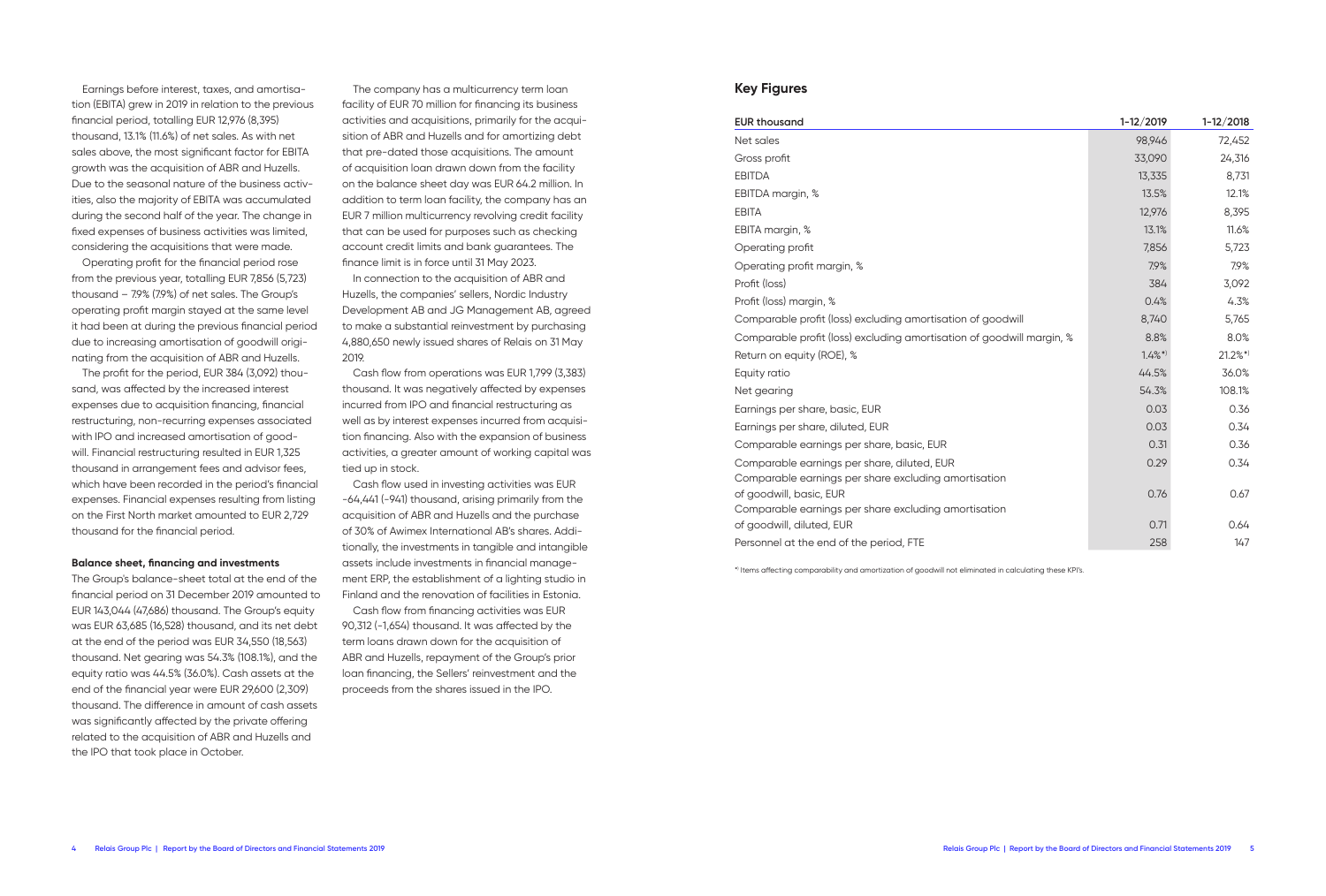#### **Shares and shareholders**

The company has one class of shares and each share entitles the shareholder to one vote at the General Meeting. No voting restrictions or limits on the number of shares that can be held are in place. The company's shares do not have a nominal value. All shares provide equal entitlements to the dividend and other fund distribution (including fund distribution in dissolution situations).

The company's registered share capital was EUR 80,000 on 31 December 2019, and the number of shares recorded in the trade register was 16,213,800.

According to the shareholder register maintained by Euroclear Finland, Relais had 2,664 shareholders at the end of the financial period. Relais owned 50 of its own shares.

The company's ten largest registered shareholders and their holdings on 31 December 2019:

|       | Shareholder                                    | Number of shares | %     | d                    |
|-------|------------------------------------------------|------------------|-------|----------------------|
| 1     | Salmivuori Ari                                 | 6,328,800        | 39.0  | iti                  |
| 2     | Nordic Industry<br>Development AB <sup>1</sup> | 4,375,350        | 27.0  | C <sub>C</sub><br>fu |
| 3     | Finnish Industry<br>Investment Ltd (Tesi)      | 462,949          | 2.9   | in                   |
| 4     | Ajanta $Oy^2$                                  | 453,200          | 2.8   | gı                   |
| 5     | <b>Ilmarinen Mutual</b><br>Pension Insurance   |                  |       | <b>a</b><br><b>a</b> |
|       | Company                                        | 440,463          | 2.7   | SL                   |
| 6     | <b>Elo Mutual Pension</b><br>Insurance         | 396,813          | 2.4   | in                   |
| 7     | Stadigh Kari                                   | 292,200          | 1.8   | e١                   |
| 8     | <b>Veritas Pension</b><br>Insurance            | 195,761          | 1.2   | th                   |
| 9     | Mikkonen Ville                                 | 174,800          | 1.0   | fir<br>ne            |
| 10    | Rausanne Oy                                    | 165,972          | 1.0   | b١                   |
| 11    | <b>Evli Finland Select</b>                     | 137,033          | 0.8   | cł                   |
|       | Ten largest combined                           | 13,423,341       | 82.8  |                      |
|       | Other shareholders                             | 2,790,459        | 17.2  | tc                   |
| Total |                                                | 16,213,800       | 100.0 | of                   |

1 In Nordic Industry Development AB, control is indirectly held by Jesper Otterbeck. 2 In Ajanta Oy, control is held by Ari Salmivuori.

#### **Current option schemes**

The company has option-based incentive plans intended for the company's management personnel. On 31 December 2019, the members of the Board of Directors and the Management Team of Relais owned a total of 1,032,550 option rights, corresponding to approximately 7.6% of Relais shares and votes. Additionally, on 31 December 2019, the inheritors of a late board member owned a total of 37,600 option rights, entitling them to the issue of a corresponding number of shares. In total, issued option rights entitled the option holders to the issue of a total of 1,070,150 shares. Current options are divided into several option series with varying subscription prices and subscription periods (2017A-2017H, 2019A-2019G).

## **Assessment of risks and uncertainties relating to business activities**

The company is exposed to macroeconomic risks and other macro-level trends that may reduce emand for its products. It operates in a competive and fragmented market in certain areas, and competition and consolidation may increase in the iture.

The company has a growth strategy that ivolves risks, particularly with acquisition-based rowth. Such risks may include scarcity of suitable acquisition targets, unfavourable valuation of acquisition targets and risks associated with the uccessful integration of acquisitions.

The company's business ties up working capital the storage of a large product range. In the

vent of a failure to predict demand or to manage he range of products, this may have adverse nancial effects. Relais is dependent on its retailer

etwork and its net sales can suffer if retailers' usinesses underperform or customer relationships hange.

The importance of the company's key personnel business success is significant, and the loss key personnel can cause adverse effects. The company's business may also be affected by new or changed laws and regulations that affect the markets.

The company is subject to normal risks of damage which are mitigated by insurance against loss or damage, third party insurance and business interruption insurance.

When it comes to finance, fluctuating exchange rates can have an adverse effect on Relais' business activities, profits and balance sheet position. By financing its loans, the company also subjects itself to the risk of heightened interest rates. This risk is managed with interest rate swap contracts.

Risks related to the company's business activities are described in more detail in the 4 October 2019 company prospectus.

### **Board of Directors, management and auditors**

From 31 May 2019, the Board of Directors of Relais Group Plc consists of Kari Stadigh (chairman), Olli-Pekka Kallasvuo, Jesper Otterbeck and Katri Nygård.

The company's CEO is Arni Ekholm. In addition to Mr. Ekholm, the Management Team of the company and group consists of Chief Financial Officer Pekka Raatikainen, Managing Director Sweden Juan Garcia and Managing Director Finland Ville Mikkonen.

PricewaterhouseCoopers Oy, Authorized Public Accountants, acts as the company auditors, with Janne Rajalahti, Authorized Public Accountant, as the principal auditor.

#### **Personnel**

The Group employed an average of 214 (153) personnel between January and December. On 31 December 2019, at the end of the financial year, personnel amounted to 258 (147), representing an increase of 111.

Salaries and fees paid from January to December totalled EUR 9,470 (7,552) thousand. The significant increase was driven by the acquisition of ABR and Huzells.

## **Annual General Meeting on 24 may 2019, shareholder decisions and the board's existing authorizations**

The Annual General Meeting on 24 May 2019 confirmed the company's financial statements for the period of 1 January – 31 December 2018. The audit firm PricewaterhouseCoopers was re-appointed as the auditor for the company, with Certified Public Accountant Janne Rajalahti as the principal auditor.

The Annual General Meeting authorized the Board of Directors to decide on private offerings. The board was authorized to issue, at most, 5,000,000 new shares.

The company's shareholders decided unanimously on 31 May 2019 to elect Kari Stadigh as chairman and Katri Nygård, Olli-Pekka Kallasvuo and Jesper Otterbeck as board members.

The company's shareholders decided unanimously on 18 September 2019 to tie the company's shares to the book-entry system maintained by Euroclear Finland Ltd within the registration period of 25 September – 1 October 2019. Additionally, it was decided that the company be made into a public limited company in accordance with the changes to the articles of association and to change the company name to Relais Group Plc.

Furthermore, the company's shareholders decided unanimously to implement a share issue without consideration (split) where all the company's shareholders would receive 49 new shares for each share they held in Relais. A total of 13,238,624 shares were issued. After the issue, the number of company shares amounted to 13,508,800. In accordance with the terms of all option rights issued by the company, the number of issued shares was changed correspondingly. For the sake of comparability, all share quantities in this financial statement bulletin are displayed with the changes made in the free issue.

Additionally, on 18 September 2019, the Board of Directors was authorized to decide on a share isssue in connection with the company's listing by a unanimous decision of the shareholders.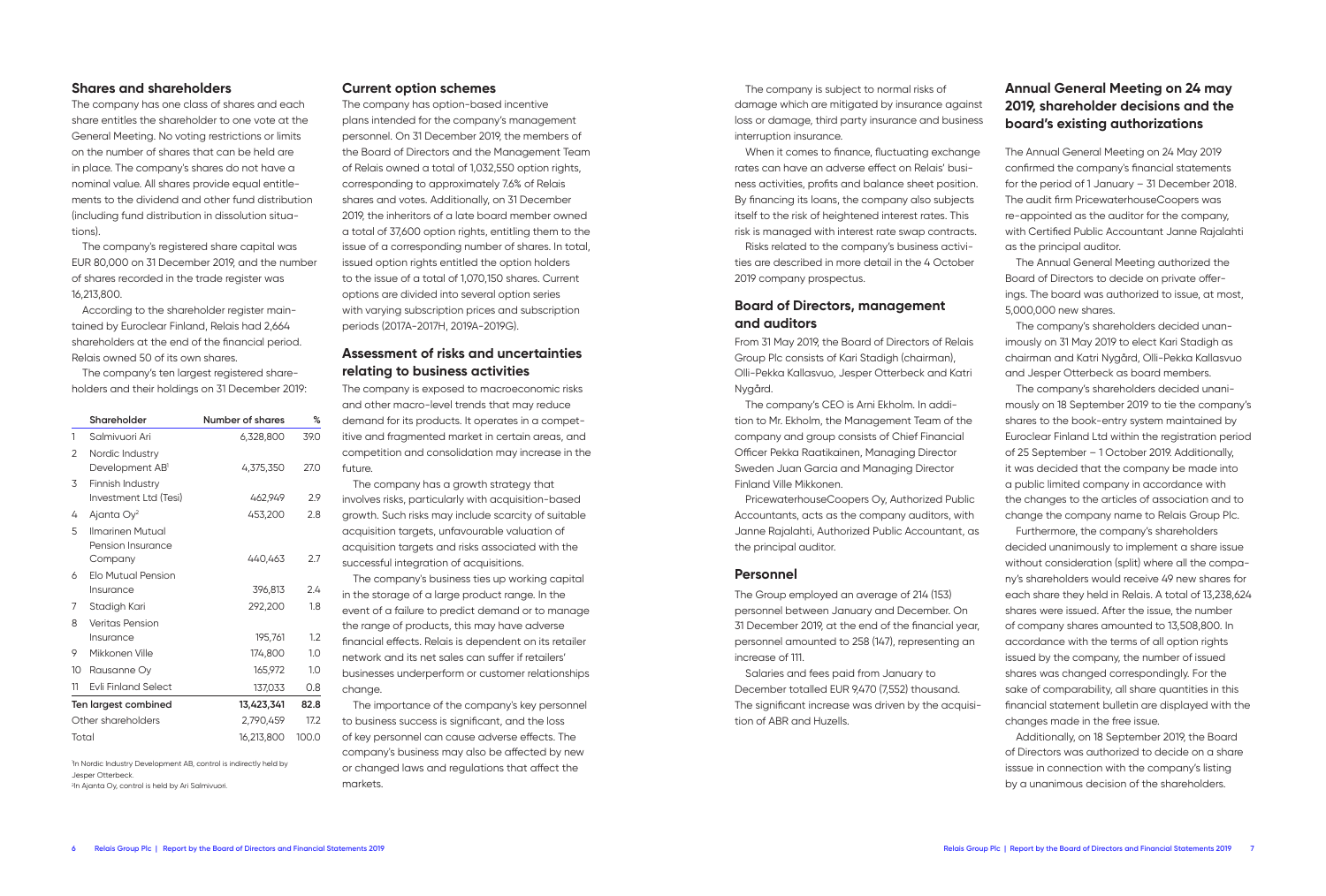The maximum number of new shares to be issued in connection with this authorization was set at 3,000,000. A total of 2,705,000 shares were offered and issued in the IPO. The proceedings from the shares issued were EUR 19,987,839.42.

The company's shareholders decided unanimously on 18 September 2019 to authorize the Board of Directors to decide upon issuing shares and options as well as giving other special rights that would entitle the holder to company shares in one or more tranche. The maximum number of shares that may be issued under this authorization is 1,650,000. Share issues and the giving of special rights that would entitle the holder to shares may be done through a private offering. The Board of Directors decides on all other conditions when issuing shares or giving special rights that would entitle the holder to shares. This authorization will be valid until the next Annual General Meeting ends or until 30 June 2020, whichever occurs first.

The company's shareholders decided unanimously on 18 September 2019 to authorize the Board of Directors to decide on the repurchase of the company's own shares. The maximum number of shares that may be are purchased under this authorization is 1,650,000. However, the company may not, together with its subsidiaries, own more than 10% of its own shares at any given time. Shares can also be acquired through a private offering. The authorization is conditional on successful listing and is valid until the next Annual General Meeting ends or until 30 June 2020, whichever occurs first.

On 25 September 2019 the company's share capital was raised to EUR 80,000 through an increase from the invested unrestricted equity fund as set forth in Limited Liability Companies Act Chapter 11, Section 2.

#### **Disputes**

The company is not currently involved in any disputes or trials that would have a significant impact on the Group's financial position according to the opinion of the Board.

#### **Research and development activities**

The company is not involved in direct research and development activities.

#### **Major events after the review period**

On 15 January 2020, the company announced that it had acquired a 70% majority share in SEC Scandinavia A/S, a Danish company specialising in lighting solutions for light commercial vehicles.

Founded in 1991, SEC is an importer and wholesaler specialising in auxiliary and working lights, power management systems and automotive camera systems for commercial vehicles with net sales of EUR 2.1 million in 2019 and EBITDA of EUR 0.2 million. The purchase price for the shares was EUR 0.8 million and was paid in cash.

On 6 February 2020, the company announced having acquired a 95.25% majority share of Swedish TD Tunga Delar AB. Operating in Sweden, Tunga Delar is a wholesaler of spare parts and equipment for heavy-duty commercial vehicles. The acquisition is a part of Relais Group's growth strategy, and it will strengthen the company's position as an independent importer and technical wholesaler of accessories and spare parts for heavy-duty vehicles and buses in Sweden.

Founded in 2012, Tunga Delar's net sales for 2019 were SEK 99.5 million (2018: SEK 101.6 million) and EBITDA SEK 19.9 million (SEK 20.1 million).

The purchase price paid was approximately SEK 142.9 million, of which approximately SEK 87.9 million was paid in cash in connection with the conclusion of the sale and SEK 55.0 million in Relais Group's shares. Relais paid the portion of the purchase price that was to be paid in shares by releasing a total of 606,250 Relais Group shares in connection with the acquisition and issuing them to Tunga Delar's shareholders in a private offering. The price of shares given as payment was EUR 8.6091 per share, which corresponds to a volume weighted average rate on Nasdaq First North Growth Market Finland for a period of 30 trading days before the enactment of the acquisition.

### **Outlook for 2020**

Group's reported net sales and operating profit excluding amortization of goodwill (EBITA) are estimated to grow clearly from the previous year.

### **The Board's proposal to the Annual General Meeting**

The Group's profit for the period was EUR 383,978.72 and the parent company's profit was EUR 804,846.05. The parent company's distributable earnings on December 31, 2019 totalled EUR 65,626,626.33. The Board of Directors will propose to the Annual General Meeting on March 26, that the parent company's distributable earnings be distributed by paying a per-share dividend of EUR 0.10 or a total of EUR 1,612,375.00 against the total number of shares at the close of the reporting period. The remainder of the distributable earnings will be retained in equity.

 In the Board's opinion, the proposed dividend distribution does not endanger the parent company's or Group's liquidity.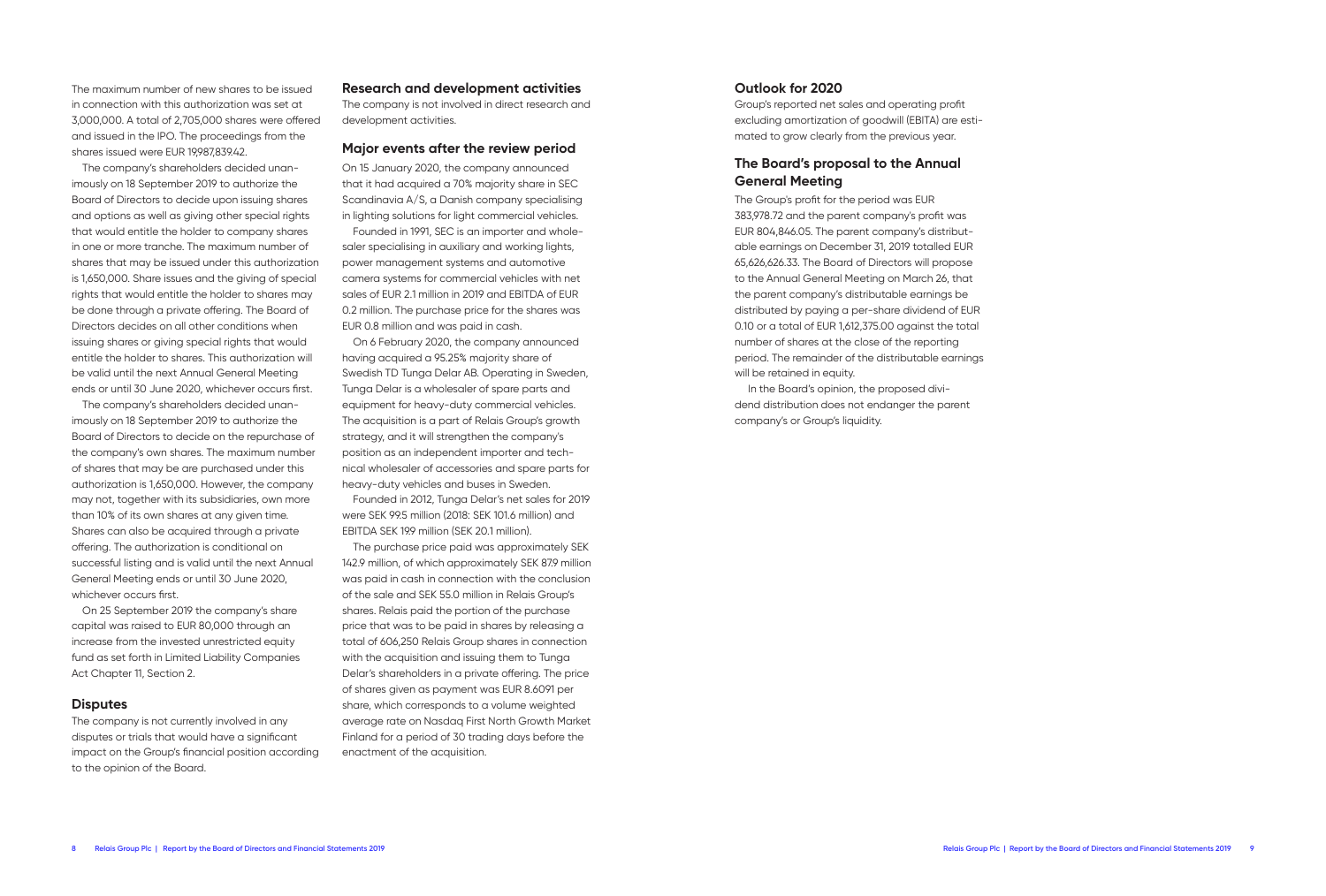# Consolidated income statement

| <b>EUR</b>                                     | $1.1 - 31.12.2019$ | $1.1 - 31.12.2018$ |
|------------------------------------------------|--------------------|--------------------|
| <b>NET SALES</b>                               | 98,945,531.90      | 72,451,836.13      |
| Other operating income                         | 518,128.91         | 367,249.96         |
| <b>Materials and services</b>                  |                    |                    |
| Materials, supplies and goods                  |                    |                    |
| Purchases during the period                    | $-68,310,430.05$   | $-50,083,537.03$   |
| Increase/decrease in inventories               | 2,491,184.23       | 1,976,636.49       |
| <b>External services</b>                       | $-36,519.08$       | $-29,063.13$       |
|                                                | $-65,855,764.90$   | $-48,135,963.67$   |
| Personnel expenses                             |                    |                    |
| Wages and salaries                             | $-9,472,170.72$    | -7,552,393.46      |
| Social security expenses                       |                    |                    |
| Pensioon expenses                              | $-1,469,934.07$    | $-1,241,839.19$    |
| Other social security exenses                  | $-1,423,357.02$    | $-747,429.30$      |
|                                                | $-12,365,461.82$   | $-9,541,661.95$    |
| Depreciation, amortisation and impairments     | $-5,479,546.57$    | $-3,007,779.21$    |
| Other operating expenses                       | $-7,907,242.71$    | $-6,410,737.05$    |
| <b>OPERATING PROFIT</b>                        | 7,855,644.83       | 5,722,944.20       |
| Financial income and expenses                  |                    |                    |
| Other interest and financial income            | 54,256.75          | 97,889.11          |
| Interest expenses and other financial expenses | $-5,419,183.63$    | $-976,423.06$      |
|                                                | -5,364,926.88      | $-878,533.95$      |
| <b>PROFIT BEFORE TAXES</b>                     | 2,490,717.95       | 4,844,410.25       |
| Income taxes                                   | $-1,931,401.88$    | $-1,522,946.37$    |
| <b>Minority interest</b>                       | $-175,337.35$      | $-229,201.36$      |
| <b>PROFIT FOR THE PERIOD</b>                   | 383,978.72         | 3,092,262.53       |

# Consolidated balance sheet

| <b>EUR</b>                          | 31 Dec 2019    | 31 Dec 2018   |
|-------------------------------------|----------------|---------------|
| <b>ASSETS</b>                       |                |               |
| <b>NON-CURRENT ASSETS</b>           |                |               |
| Intangible assets                   |                |               |
| Immaterial rights                   | 132,122.51     | 164,137.31    |
| Goodwill                            | 53,730,527.77  | 4,946,608.82  |
| Other intangible assets             | 414,415.24     | 168,169.87    |
|                                     | 54,277,065.51  | 5,278,916.00  |
| Tangible assets                     |                |               |
| Machinery and equipment             | 653,327.94     | 594,367.11    |
| Other tangible assets               | 81,186.46      | 24,377.83     |
|                                     | 734,514.40     | 618,744.95    |
| Investments                         |                |               |
| Other shares and holdings           | 62,026.13      | 682.51        |
|                                     | 62,026.13      | 682.51        |
| <b>TOTAL NON-CURRENT ASSETS</b>     | 55,073,606.04  | 5,898,343.45  |
| <b>CURRENT ASSETS</b>               |                |               |
| Inventories                         |                |               |
| Finished products/goods             | 41,661,246.01  | 27,397,078.71 |
| Advance payments                    | 1,432,565.84   | 1,711,707.19  |
|                                     | 43,093,811.85  | 29,108,785.90 |
| <b>Receivables</b>                  |                |               |
| Long-term                           |                |               |
| Deferred tax assets                 | 284,595.90     | 0.00          |
| Other receivables                   | 0.00           | 0.00          |
| Prepaid expenses and accrued income | 1,866.60       | 0.00          |
|                                     | 286,462.50     | 0.00          |
| Short-term                          |                |               |
| Trade receivables                   | 11,908,990.62  | 7,821,096.83  |
| Loan receivables                    | 0.00           | 674,597.10    |
| Deferred tax assets                 | 0.00           | 284,582.00    |
| Other receivables                   | 240,717.83     | 19,195.20     |
| Prepaid expenses and accrued income | 2,839,855.52   | 1,570,353.60  |
|                                     | 14,989,563.96  | 10,369,824.74 |
| Cash at bank and in hand            | 29,600,488.63  | 2,308,561.04  |
| <b>TOTAL CURRENT ASSETS</b>         | 87,970,326.95  | 41,787,171.68 |
| <b>TOTAL ASSETS</b>                 | 143,043,932.99 | 47,685,515.14 |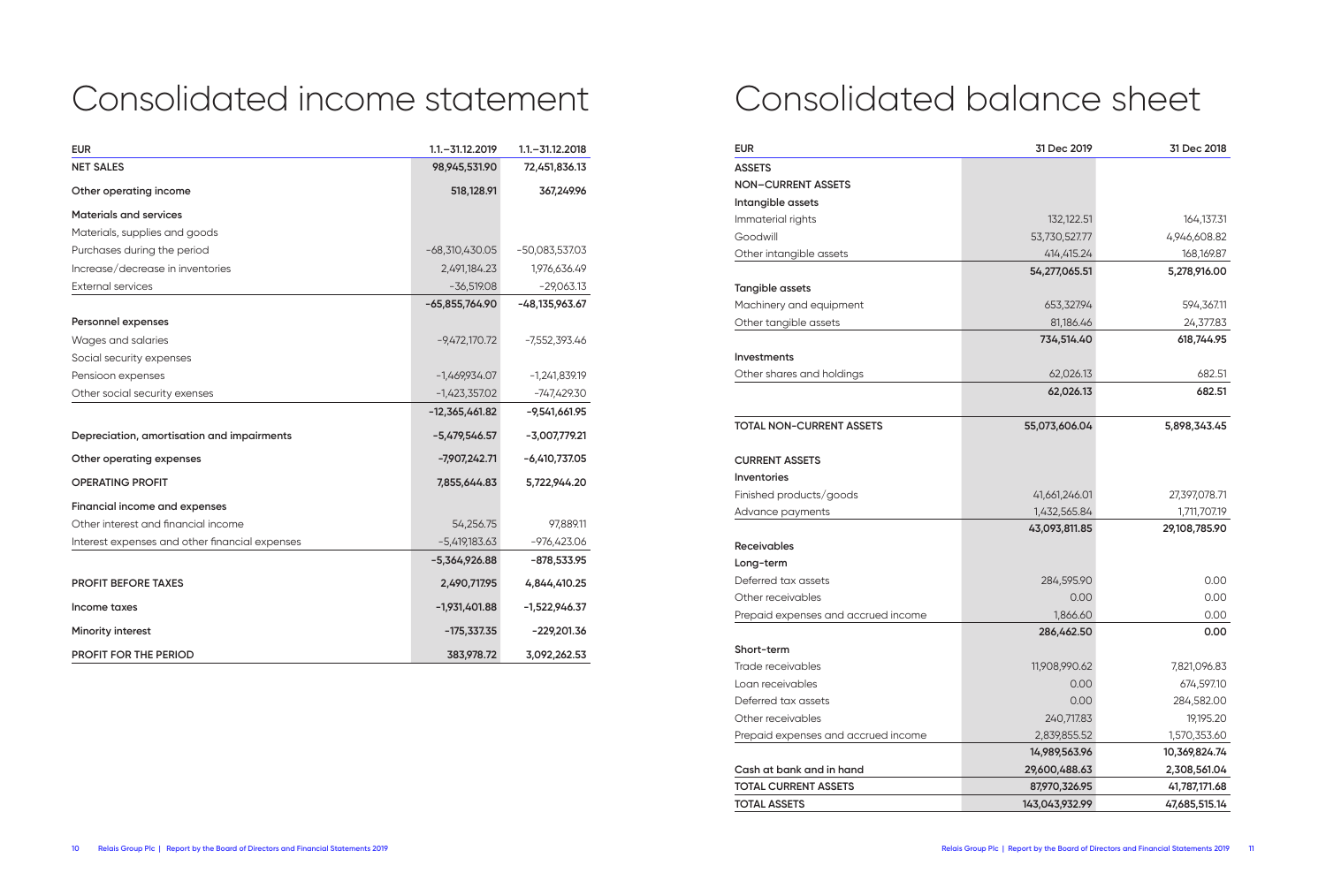| <b>EUR</b>                               | 31 Dec 2019    | 31 Dec 2018   |
|------------------------------------------|----------------|---------------|
| <b>EQUITY AND LIABILITIES</b>            |                |               |
| <b>EQUITY</b>                            |                |               |
| Share capital                            | 80,000.00      | 3,000.00      |
| Reserve for invested unrestricted equity | 51,006,698.24  | 3,127,136.95  |
| Retained earnings                        | 12,214,304.67  | 10,305,988.50 |
| Profit (loss) for the period             | 383,978.72     | 3,092,262.53  |
|                                          |                |               |
| <b>TOTAL EQUITY</b>                      | 63,684,981.63  | 16,528,387.98 |
| Minority Interest                        | 0.00           | 640,651.76    |
| <b>LIABILITIES</b>                       |                |               |
| Non-current                              |                |               |
| Loans from financial institutions        | 59,387,658.97  | 13,719,096.54 |
| Other loans and purchase consideration   |                |               |
| liability                                | 122,000.00     | 1,722,000.00  |
| Deferred tax liabilities                 | 2,320,943.04   | 98,649.98     |
|                                          | 61,830,602.01  | 15,539,746.52 |
| Current                                  |                |               |
| Loans from financial institutions        | 4,762,783.98   | 5,705,188.00  |
| Other loans and purchase consideration   |                |               |
| liability                                |                | 400,000.00    |
| Trade payables                           | 6,559,699.46   | 3,966,911.08  |
| Other liabilities                        | 3,243,605.94   | 2,522,136.79  |
| Accrued expenses and deferred income     | 2,962,259.97   | 2,382,492.99  |
|                                          | 17,528,349.34  | 14,976,728.87 |
| <b>TOTAL LIABILITIES</b>                 | 79,358,951.35  | 30,516,475.39 |
| <b>EQUITY AND LIABILITIES TOTAL</b>      | 143,043,932.99 | 47,685,515.14 |

## Consolidated cash flow statement

| <b>EUR</b>                                           | $1.1 - 31.12.2019$ | $1.1 - 31.12.2018$ |
|------------------------------------------------------|--------------------|--------------------|
| Profit (loss) for the period                         | 383,978.72         | 3,092,262.53       |
| Adjustments                                          |                    |                    |
| Depreciation, amortisation and impairments           | 5,479,546.57       | 3,007,779.21       |
| Financial income and expenses                        | 6,019,123.50       | 878,533.95         |
| Income tax                                           | 1,931,401.88       | 1,522,946.37       |
| Minority interest in net income                      | 175,337.35         | 229,201.36         |
| Other adjustments                                    | $-701,250.93$      | $-2,711.06$        |
| Operating cash flow before working capital changes   | 13,288,137.09      | 8,728,012.35       |
| Changes in working capital                           |                    |                    |
| Increase/decrease in inventories                     | $-3,144,495.77$    | $-2,428,591.63$    |
| Increase/decrease short-term receivables             | 3,999,602.98       | $-1,301,384.67$    |
| Increase/decrease short-term liabilities             | $-3,799,701.15$    | 1,293,051.94       |
| Interest and other financial expenses                | $-6,119,280.25$    | -794,974.23        |
| Dividends received                                   | 14,526.67          |                    |
| Interest received                                    | 43,697.58          | 3,138.36           |
| Income taxes paid                                    | $-2,483,987.02$    | $-2,116,084.46$    |
| Net cash from operating activities                   | 1,798,500.13       | 3,383,167.66       |
| Net cash used in investing activities                |                    |                    |
| Acquisition of subsidiaries, net of cash acquired    | $-64,779,321.27$   | $-756,317.91$      |
| Purchase of tangible and intangible assets           | $-391,757.09$      | $-207,646.60$      |
| Purchase of investments                              | $-7,036.76$        | 0.00               |
| Proceeds from repayment of loans                     | 674,597.10         | 0.00               |
| Proceeds from sale of tangible and intangible assets | 62,972.26          | 22,854.96          |
| Net cash used in investing activities                | $-64,440,545.76$   | $-941,109.55$      |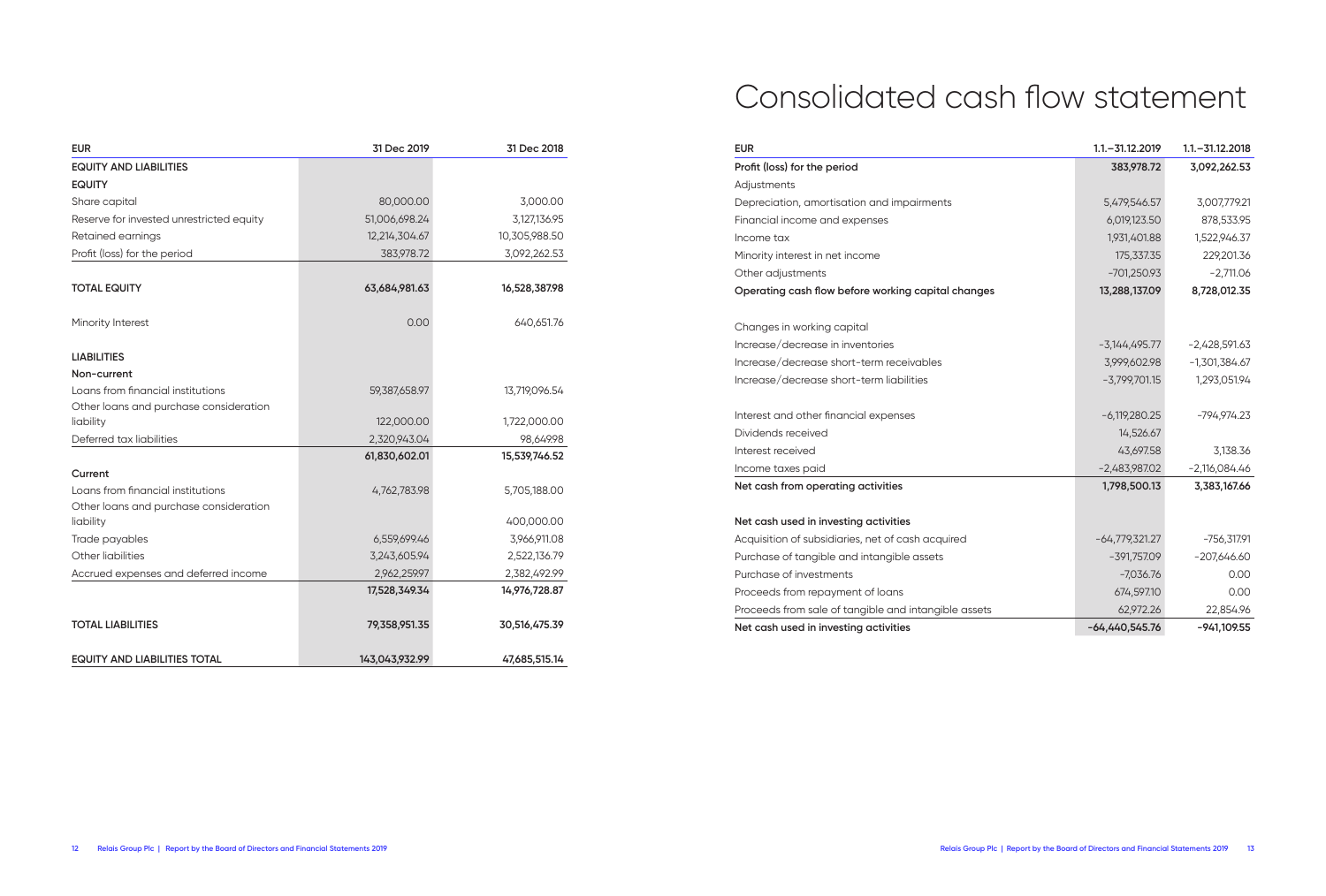| <b>EUR</b>                                                     | $1.1 - 31.12.2019$ | $1.1 - 31.12.2018$ |
|----------------------------------------------------------------|--------------------|--------------------|
| Net cash used in financing activities                          |                    |                    |
| Draw-down current loans                                        | 5,019,370.67       | 400,000.00         |
| Repayment current loans                                        | $-11,105,188.00$   | $-1,000,000.00$    |
| Draw-down non-current loans                                    | 69,627,334.62      | 2,475,736.44       |
| Repayment non-current loans                                    | $-21,186,403.72$   | $-3,529,572.00$    |
| Proceeds from share issues and unrestricted equity investments | 47,956,561.29      | 0.00               |
| Net cash used in financing activities                          | 90,311,674.86      | $-1,653,835.56$    |
|                                                                |                    |                    |
| Net change in cash and cash equivalents                        | 27,669,629.23      | 788,222.56         |
|                                                                |                    |                    |
| Cash and cash equivalents, opening amount                      | 2,308,561.04       | 40,971.37          |
| Cash funds transferred due to merger                           |                    | 1,521,901.75       |
| Effects of exchange rate fluctuations                          | $-377,701.63$      | $-42,534.63$       |
| Cash and cash equivalents                                      | 29,600,488.64      | 2,308,561.04       |
|                                                                |                    |                    |

# Parent company income statement

| <b>NET SALES</b><br>300,000.00<br>300,000.00<br>0.00<br>8,747,065.83<br>Other operating income<br>Personnel expenses<br>Wages and salaries<br>$-494,184.04$<br>$-458,277.25$<br>Social security expenses<br>Pension expenses<br>$-96,623.68$<br>$-85,699.63$<br>Other social security expenses<br>6,632.66<br>$-9,953.08$<br>$-584,175.06$<br>$-553,929.96$<br>$-13,842.84$<br>$-14,061.05$<br>Depreciation, amortisation and impairments<br>Other operating expenses<br>$-276,377.83$<br>-383,933.46<br><b>OPERATING PROFIT</b><br>$-574,395.73$<br>8,095,141.36<br>Financial income and expenses<br>Income form holdings in Group companies<br>840,000.00<br>6,000,000.00<br>Other interest and financial income<br>16,946.94<br>17,614.22<br>From Group companies<br>From others<br>17,554.14<br>23,454.85<br>Interest and other financial expenses<br>To Group companies<br>$-120,539.50$<br>$-260,348.68$ |
|----------------------------------------------------------------------------------------------------------------------------------------------------------------------------------------------------------------------------------------------------------------------------------------------------------------------------------------------------------------------------------------------------------------------------------------------------------------------------------------------------------------------------------------------------------------------------------------------------------------------------------------------------------------------------------------------------------------------------------------------------------------------------------------------------------------------------------------------------------------------------------------------------------------|
|                                                                                                                                                                                                                                                                                                                                                                                                                                                                                                                                                                                                                                                                                                                                                                                                                                                                                                                |
|                                                                                                                                                                                                                                                                                                                                                                                                                                                                                                                                                                                                                                                                                                                                                                                                                                                                                                                |
|                                                                                                                                                                                                                                                                                                                                                                                                                                                                                                                                                                                                                                                                                                                                                                                                                                                                                                                |
|                                                                                                                                                                                                                                                                                                                                                                                                                                                                                                                                                                                                                                                                                                                                                                                                                                                                                                                |
|                                                                                                                                                                                                                                                                                                                                                                                                                                                                                                                                                                                                                                                                                                                                                                                                                                                                                                                |
|                                                                                                                                                                                                                                                                                                                                                                                                                                                                                                                                                                                                                                                                                                                                                                                                                                                                                                                |
|                                                                                                                                                                                                                                                                                                                                                                                                                                                                                                                                                                                                                                                                                                                                                                                                                                                                                                                |
|                                                                                                                                                                                                                                                                                                                                                                                                                                                                                                                                                                                                                                                                                                                                                                                                                                                                                                                |
|                                                                                                                                                                                                                                                                                                                                                                                                                                                                                                                                                                                                                                                                                                                                                                                                                                                                                                                |
|                                                                                                                                                                                                                                                                                                                                                                                                                                                                                                                                                                                                                                                                                                                                                                                                                                                                                                                |
|                                                                                                                                                                                                                                                                                                                                                                                                                                                                                                                                                                                                                                                                                                                                                                                                                                                                                                                |
|                                                                                                                                                                                                                                                                                                                                                                                                                                                                                                                                                                                                                                                                                                                                                                                                                                                                                                                |
|                                                                                                                                                                                                                                                                                                                                                                                                                                                                                                                                                                                                                                                                                                                                                                                                                                                                                                                |
|                                                                                                                                                                                                                                                                                                                                                                                                                                                                                                                                                                                                                                                                                                                                                                                                                                                                                                                |
|                                                                                                                                                                                                                                                                                                                                                                                                                                                                                                                                                                                                                                                                                                                                                                                                                                                                                                                |
|                                                                                                                                                                                                                                                                                                                                                                                                                                                                                                                                                                                                                                                                                                                                                                                                                                                                                                                |
|                                                                                                                                                                                                                                                                                                                                                                                                                                                                                                                                                                                                                                                                                                                                                                                                                                                                                                                |
|                                                                                                                                                                                                                                                                                                                                                                                                                                                                                                                                                                                                                                                                                                                                                                                                                                                                                                                |
| To others<br>$-3,374,719.80$<br>$-555,425.60$                                                                                                                                                                                                                                                                                                                                                                                                                                                                                                                                                                                                                                                                                                                                                                                                                                                                  |
| $-2,620,758.22$<br>5,225,294.79                                                                                                                                                                                                                                                                                                                                                                                                                                                                                                                                                                                                                                                                                                                                                                                                                                                                                |
| <b>PROFIT BEFORE APPROPRIATIONS AND TAXES</b><br>$-3,195,153.95$<br>13,320,436.15                                                                                                                                                                                                                                                                                                                                                                                                                                                                                                                                                                                                                                                                                                                                                                                                                              |
| 4,000,000.00<br>0.00<br>Appropriations                                                                                                                                                                                                                                                                                                                                                                                                                                                                                                                                                                                                                                                                                                                                                                                                                                                                         |
| $-10,140.15$<br>Income taxes<br>0.00                                                                                                                                                                                                                                                                                                                                                                                                                                                                                                                                                                                                                                                                                                                                                                                                                                                                           |
| <b>PROFIT FOR THE PERIOD</b><br>804,846.05<br>13,310,296.00                                                                                                                                                                                                                                                                                                                                                                                                                                                                                                                                                                                                                                                                                                                                                                                                                                                    |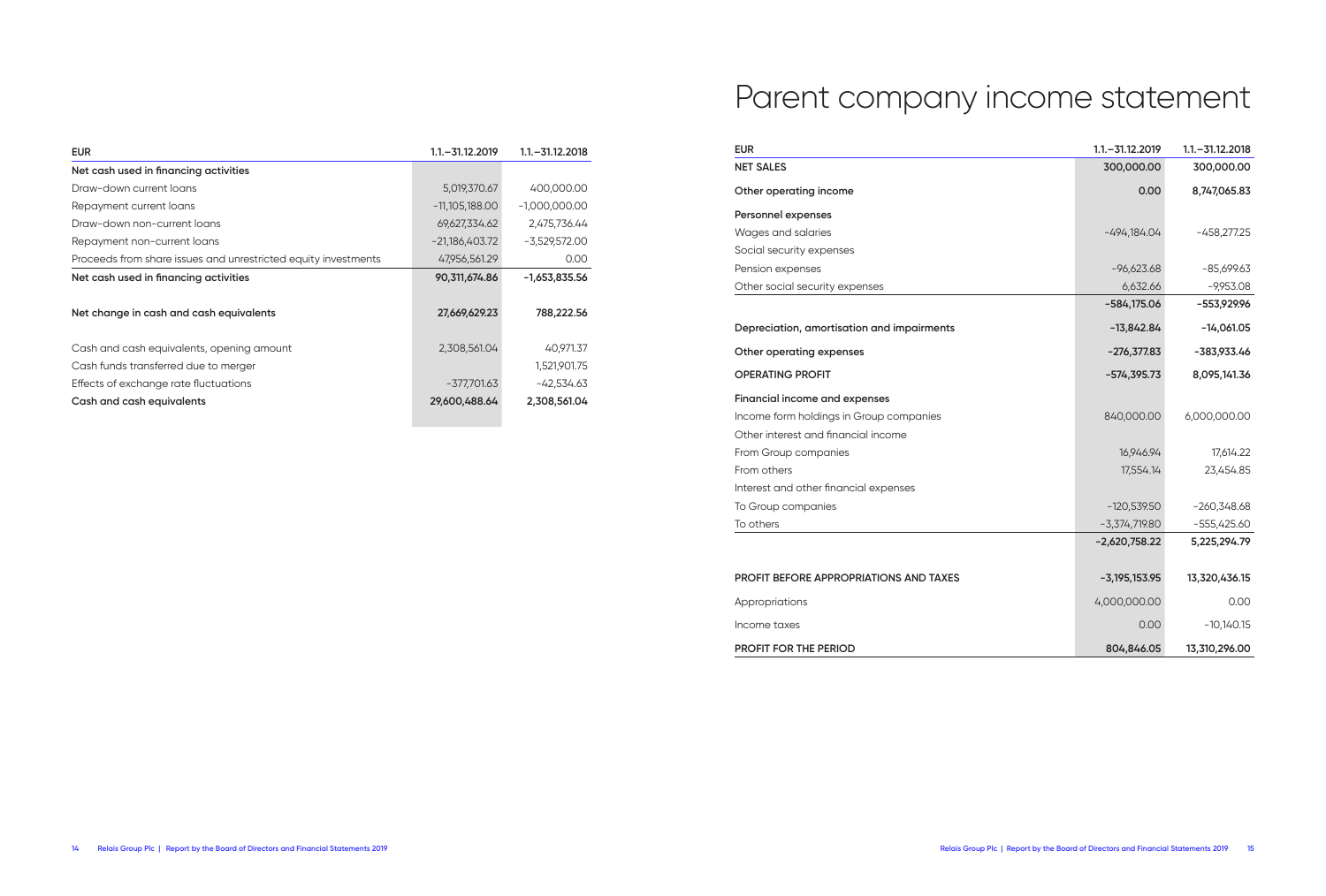# Parent company balance sheet

| <b>EUR</b>                          | 31 Dec 2019   | 31 Dec 2018   |
|-------------------------------------|---------------|---------------|
| <b>ASSETS</b>                       |               |               |
| <b>NON-CURRENT ASSETS</b>           |               |               |
|                                     |               |               |
| Intangible assets                   |               |               |
| Immaterial rights                   | 27,265.11     | 37,179.75     |
| Other intangible assets             | 7,800.00      | 10,566.00     |
| Intangible assets total             | 35,065.11     | 47,745.75     |
|                                     |               |               |
| Tangible assets                     |               |               |
| Machinery and equipment             | 2,979.16      | 4,141.36      |
| Other tangible assets               | 2,979.16      | 4,141.36      |
|                                     |               |               |
| <b>Investments</b>                  |               |               |
| Holdings in Group companies         | 40,330,199.78 | 38,199,907.53 |
| Receivables from Group companies    | 810,270.59    | 0.00          |
|                                     | 41,140,470.37 | 38,199,907.53 |
|                                     |               |               |
| <b>TOTAL NON-CURRENT ASSETS</b>     | 41,178,514.64 | 38,251,794.64 |
|                                     |               |               |
| <b>CURRENT ASSETS</b>               |               |               |
| <b>Receivables</b>                  |               |               |
|                                     |               |               |
| Short-term                          |               |               |
| Receivables from Group companies    | 5,176,159.52  | 5,156.95      |
| Loan receivables                    | 0.00          | 674,597.10    |
| Other receivables                   | 22,858.02     | 12,809.39     |
| Prepaid expenses and accrued income | 31,448.33     | 700,429.47    |
|                                     | 5,230,465.87  | 1,392,992.91  |
|                                     |               |               |
| Cash at bank and in hand            | 19,626,732.06 | 303,144.42    |
|                                     |               |               |
| <b>TOTAL CURRENT ASSETS</b>         | 24,857,197.93 | 1,696,137.33  |
|                                     |               |               |

| <b>EUR</b>                               | 31 Dec 2019   | 31 Dec 2018   |
|------------------------------------------|---------------|---------------|
| <b>TOTAL ASSETS</b>                      | 66,035,712.57 | 39,947,931.97 |
| <b>EQUITY AND LIABILITIES</b>            |               |               |
| <b>EQUITY</b>                            |               |               |
| Share capital                            | 80,000.00     | 3,000.00      |
| Reserve for invested unrestricted equity | 51,006,698.24 | 3,127,136.95  |
| Retained earnings                        | 13,815,082.04 | 504,786.04    |
| Profit (loss) for the period             | 804,846.05    | 13,310,296.00 |
|                                          |               |               |
| <b>TOTAL EQUITY</b>                      | 65,706,626.33 | 16,945,218.99 |
| <b>LIABILITIES</b>                       |               |               |
| Non-current                              |               |               |
| Loans from financial institutions        | 0.00          | 5,700,000.00  |
| Intra-group liabilities                  | 0.00          | 9,999,928.22  |
| Other liabilities                        | 0.00          | 1,600,000.00  |
|                                          | 0.00          | 17,299,928.22 |
| Current                                  |               |               |
| Loans from financial institutions        | 0.00          | 4,500,000.00  |
| Trade payables                           | 79,215.35     | 8,513.18      |
| Intra-group liabilities                  | 0.00          | 427.80        |
| Other liabilities                        | 109,312.88    | 413,533.85    |
| Accrued expenses and deferred income     | 140,558.01    | 780,309.93    |
|                                          | 329,086.24    | 5,702,784.76  |
| <b>TOTAL LIABILITIES</b>                 | 329,086.24    | 23,002,712.98 |
| <b>EQUITY AND LIABILITIES TOTAL</b>      | 66,035,712.57 | 39,947,931.97 |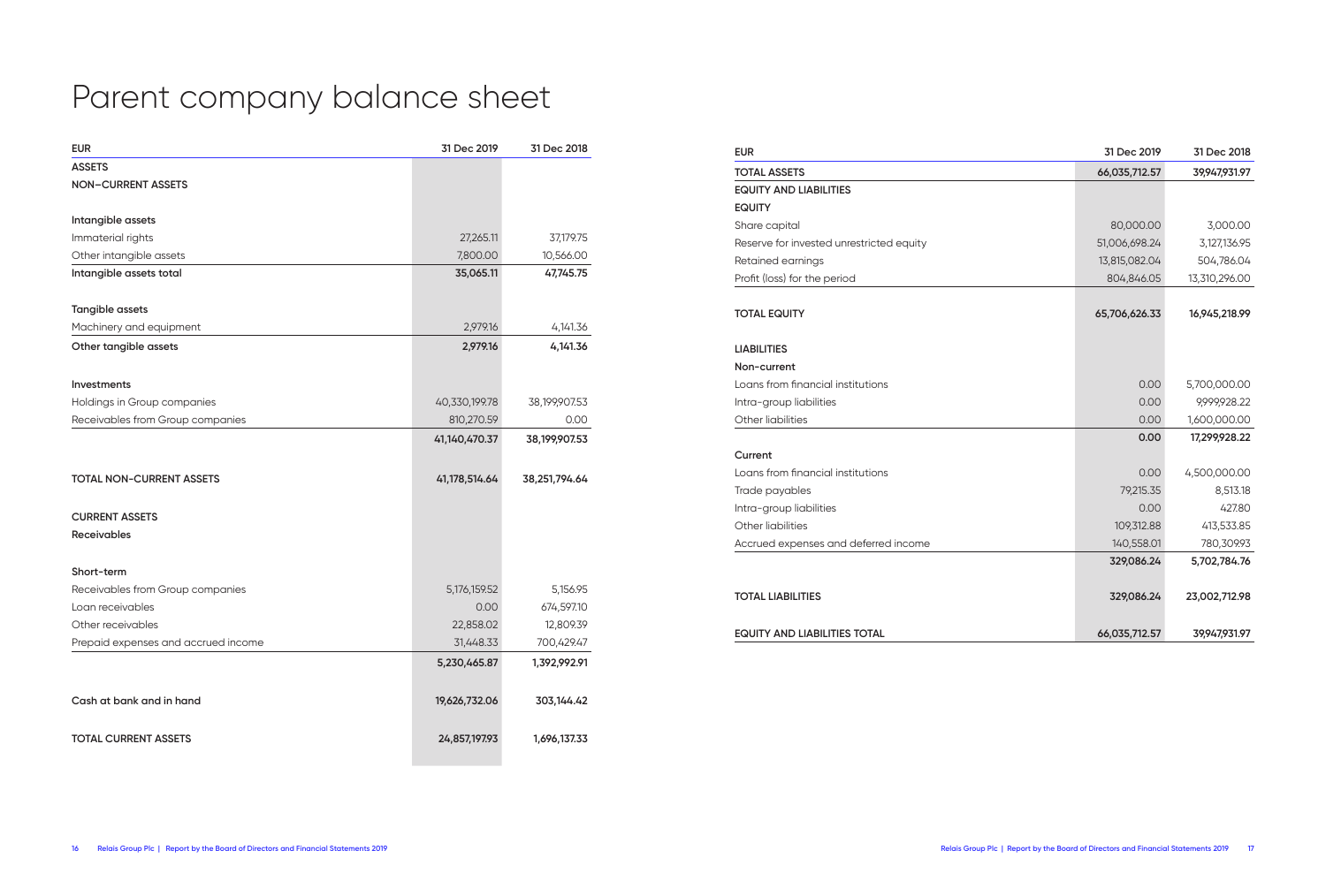## Parent company cash flow statement

| <b>EUR</b>                                                     | $1.1 - 31.12.2019$ | $1.1 - 31.12.2018$ |
|----------------------------------------------------------------|--------------------|--------------------|
| Profit (loss) for the period                                   | 804,846.05         | 13,310,296.00      |
| Adjustments                                                    |                    |                    |
| Depreciation, amortisation and impairments                     | 13,842.84          | 14,061.05          |
| Financial income and expenses                                  | 2,620,758.22       | $-5,225,294.79$    |
| Income tax                                                     | 0.00               | 10,140.15          |
| Other adjustments                                              | $-4,000,000.00$    | $-8,747,065.83$    |
| Operating cash flow before working capital changes             | $-560,552.89$      | $-637,863.42$      |
| Changes in working capital                                     |                    |                    |
| Increase/decrease short-term receivables                       | 349,355.38         | $-635,234.12$      |
| Increase/decrease short-term liabilities                       | $-420,170.75$      | 411,529.59         |
| Interest and other financial expenses                          | $-3,548,787.07$    | $-714,396.02$      |
| Dividends received                                             | 840,000.00         | 6,000,000.00       |
| Interest received                                              | 29,651.71          | 8,636.47           |
| Income taxes paid                                              | 0,00               | $-10,140.15$       |
| Net cash from operating activities                             | $-3,310,503.62$    | 4,422,532.35       |
| Net cash used in investing activities                          |                    |                    |
| Acquisition of subsidiaries, net of cash acquired              | $-2,823,651.37$    | $-5,303,353.62$    |
| Purchase of tangible and intangible assets                     | 0.00               | $-2,030.01$        |
| Loans granted                                                  | $-2,603,487.54$    |                    |
| Repayment of loan receivables                                  | 2,304,597.10       | 336,630.31         |
| Net cash used in investing activities                          | $-3,122,541.81$    | -4,968,753.32      |
| Net cash used in financing activities                          |                    |                    |
| Increase/decrease in non-current loans                         | $-12,299,928.22$   | 3,900,000.00       |
| Increase/decrease long-term receivables                        | 0.00               | $-3,774,784.23$    |
| Draw-down current loans                                        | 0.00               | 400,000.00         |
| Repayment current loans                                        | $-9,900,000.00$    | $-1,000,000.00$    |
| Dividends paid                                                 | 0.00               | 0.00               |
| Group contribution                                             | 0.00               | 1,040,000.00       |
| Proceeds from share issues and unrestricted equity investments | 47,956,561.29      | 0.00               |
| Net cash used in financing activities                          | 25,756,633.07      | 565,215.77         |
| Net change in cash and cash equivalents                        | 19,323,587.64      | 18,994.80          |
| Cash and cash equivalents, opening amount                      | 303,144.42         | 40,971.37          |
| Cash funds transferred due to merger                           | 0.00               | 243,178.25         |
| Cash and cash equivalents                                      | 19,626,732.06      | 303,144.42         |

# Accounting principles

Relais Group Oyj is the parent company of the Relais Group and is domiciled in Helsinki.

Copies of the financial statements of the group and the subgroup can be obtained from Tähtäinkuja 2, 01530 Vantaa and form the company website www.relais.fi.

#### **Basis of preparation**

The financial statements have been prepared in accordance with the Finnish Accounting Act, Limited Liability Companies Act, and the Finnish Accounting Standards (FAS) and it adheres to the accounting principles of the consolidated financial statements of 2018 with the exception of an amendment to the depreciation periods of group goodwill. Previously, the depreciation period of group goodwill was set at 5 years, but the useful life and depreciation period for the group goodwill created by the significant acquisition that took place in 2019 has been set at 10 years. The depreciation periods of group goodwill created in previous years have not been changed, and their depreciation plans remain unchanged.

#### **Scope**

The consolidated financial statements include all Finnish and foreign subsidiaries.

#### **Valuation principles and methods**

The intangible and tangible assets recorded in the Group's non-current assets are valued at acquisition cost less depreciation and amortisation according to a predetermined plan.

Investments in non-current assets are valued at the lower of the original acquisition cost or the estimated fair value, if the income generated in the future by the investment is estimated to be less than the original acquisition cost.

Inventories are valued at the lower of acquisition price or estimated realizable price.

Liabilities are valued at their nominal value. Deferred tax assets or liabilities are calculated for

the temporary differences between taxation and

closing of the accounts by using the enacted tax rate at the date of closure of the accounts for the coming years.

Intragroup transactions, profit margins on internal deliveries, internal receivables and liabilities, and internal distribution of profit are eliminated in the consolidated financial statements.

Mutual holdings are eliminated using the purchase method. The difference between the acquisition price and the equity is presented as consolidated goodwill, which is amortised over its useful economic life in 5–10 years.

Minority interest is shown separately in the income statement as part of the result for the period and in the balance sheet as part of equity.

#### **Items denominated in foreign currency**

The income statements of foreign Group companies are translated into euros at the average exchange rate of the financial period and the balance sheets at the rate on the balance sheet date. Translation differences arising from translation and translation differences arising when eliminating the equity of foreign subsidiaries are presented in "Retained earnings".

#### **Planned depreciation periods and methods**

The acquisition costs for intangible and tangible assets belonging to the company's non-current assets are depreciated and amortised in accordance with a predetermined plan.

Depreciation and amortisation according to a predetermined plan is calculated on a straight-line basis over the estimated useful economic life of fixed assets.

The planned depreciation/amortisation periods are as follows:

#### *Intangible assets*

#### *Tangible assets*

Small purchases (of under 850 euros) and fixed asset purchases the useful economic life of which is less than 3 years are recorded as annual expenses.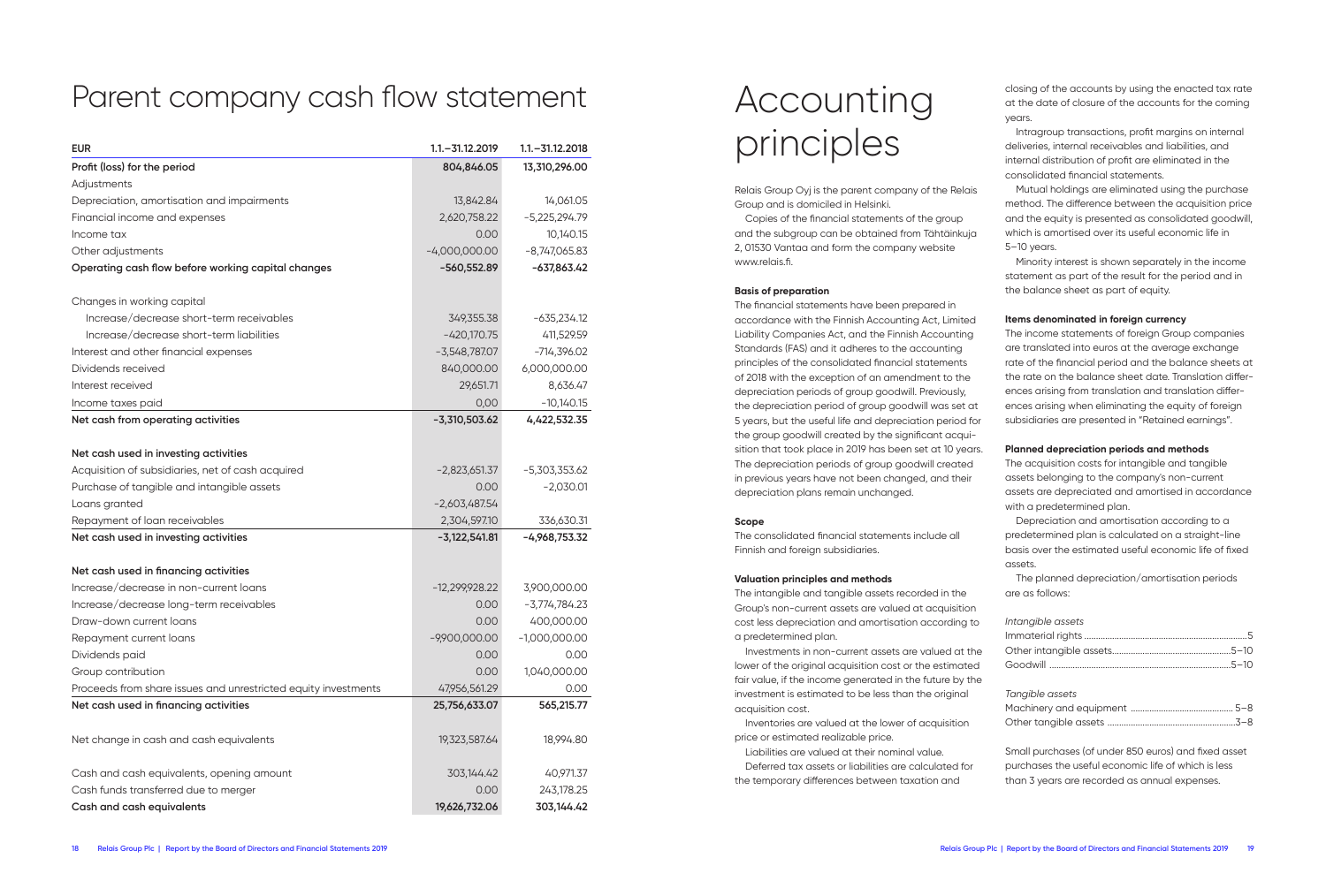## Notes to the income statement

## **Net sales by market area**

|                 | Group            |               | Parent company |            |
|-----------------|------------------|---------------|----------------|------------|
|                 | 2019             | 2018          | 2019           | 2018       |
| Finland         | 55,496,476.87    | 54,696,164.30 | 300,000.00     | 300,000.00 |
| Sweden          | 34, 174, 242. 33 | 8,606,133.01  | 0.00           | 0.00       |
| Estonia         | 3,615,383.46     | 3,710,903.89  | 0.00           | 0.00       |
| Norway          | 3,267,006.90     | 3,234,758.05  | 0.00           | 0.00       |
| Other countries | 2,392,422.34     | 2,203,876.88  | 0.00           | 0.00       |
|                 | 98,945,531.90    | 72,451,836.13 | 300,000.00     | 300,000.00 |

## **Other operating income**

|                                  | Group      |            | Parent company |              |
|----------------------------------|------------|------------|----------------|--------------|
|                                  | 2019       | 2018       | 2019           | 2018         |
| Rental income                    | 378,508.09 | 339,176.05 | 0.00           | 0.00         |
| Gain on sale of fixed assets     | 37,380.51  | 7.671.53   | 0.00           | 0.00         |
| Merger profit (SX-Investment Oy) | 0.00       | 0.00       | 0.00           | 8,747,065.83 |
| Other                            | 102.240.31 | 20.402.38  | 0.00           | 0.00         |
|                                  | 518,128.91 | 367.249.96 | 0.00           | 8,747,065.83 |

## **Notes on personnel**

|                                   | Group |      | Parent company |      |
|-----------------------------------|-------|------|----------------|------|
|                                   | 2019  | 2018 | 2019           | 2018 |
| Average number of people employed |       |      |                |      |
| during the year                   | 214   | 153  |                |      |

Statutory pension coverage for the company's personnel is provided through insurance companies. Voluntary pensions are provided through pension insurance.

For the financial year ended December 31, 2018 and December 31. 2019 no fees were paid for the Board members.

Group management team's salaries are paid from the parent company and other Group companies.

## **Salaries and fees of the CEO and the management team**

|                 |               | Group       |               | Parent company |
|-----------------|---------------|-------------|---------------|----------------|
|                 | 2019          | 2018        | 2019          | 2018           |
| CEO             | $-217.718.95$ | -200.951.25 | -217.718.95   | -200.951.25    |
| Management Team | -340.951.91   | -150.543.90 | -170.347.70   | -150.543.90    |
|                 | -558.670.86   | -351.495.15 | $-388.066.65$ | -351.495.15    |

### **Auditor fees**

|                |               | Group      |               | Parent company |
|----------------|---------------|------------|---------------|----------------|
|                | 2019          | 2018       | 2019          | 2018           |
| Audit          | $-96,915.31$  | -59.187.77 | $-41.000.00$  | -17,500.00     |
| Other services | -712.870.00   | -33.500.00 | $-712.870.00$ | $-10,500.00$   |
|                | $-809,785.31$ | -92,687.77 | -753.870.00   | $-28,000.00$   |

## **Depreciation and amortisation**

|                                       | Group           |              | Parent company |           |
|---------------------------------------|-----------------|--------------|----------------|-----------|
|                                       | 2019            | 2018         | 2019           | 2018      |
| Amortisation on consolidated goodwill | $-5,120,352.35$ | 2,672,443.03 | 0.00           | 0.00      |
| Other amortisations                   | $-108,185.67$   | 92.484.43    | 12,680.64      | 12,680.60 |
| Depreciation on tangible assets       | $-251,008.55$   | 242.851.75   | 1.162.20       | 1,380.45  |
|                                       | $-5,479,546.57$ | 3,007,779.21 | 13,842.84      | 14,061.05 |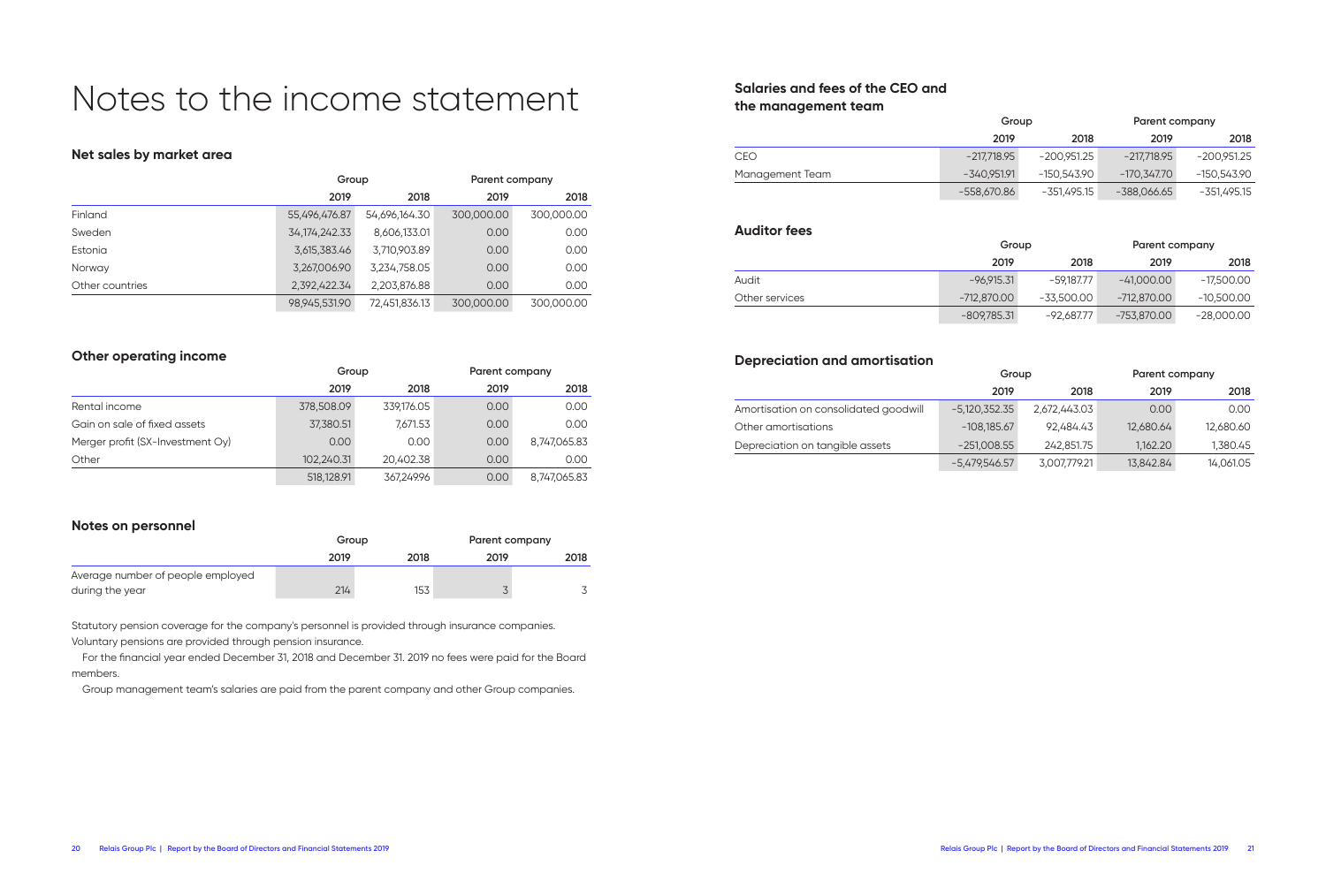| <b>Financial income and expenses</b> | Group           |               | Parent company  |               |
|--------------------------------------|-----------------|---------------|-----------------|---------------|
|                                      | 2019            | 2018          | 2019            | 2018          |
| Income from holdings in              |                 |               |                 |               |
| Group companies                      |                 |               |                 |               |
| From Group companies                 | 0.00            | 0.00          | 840,000.00      | 6,000,000.00  |
| From others                          | 14,526.67       | 0.00          | 0.00            | 0.00          |
|                                      | 14,526.67       | 0.00          | 840,000.00      | 6,000,000.00  |
| Other interest and financial income  |                 |               |                 |               |
| From Group companies                 | 0.00            | 0.00          | 16,946.94       | 17,614.22     |
| From others                          | 39,730.08       | 97,889.12     | 17,554.14       | 23,454.85     |
|                                      | 39,730.08       | 97,889.12     | 34,501.08       | 41,069.07     |
| <b>Total financial income</b>        | 54,256.75       | 97,889.12     | 874,501.08      | 6,041,069.07  |
| Interst expenses                     |                 |               |                 |               |
| To Group companies                   | 0.00            | 0.00          | $-120,539.50$   | $-260,348.68$ |
| To others                            | $-1,750,487.04$ | $-976,423.07$ | $-263,753.28$   | $-555,425.60$ |
|                                      | $-1,750,487.04$ | $-976,423.07$ | $-384,292.78$   | $-815,774,28$ |
| Other financial expenses             |                 |               |                 |               |
| To others                            | $-1,617,249.75$ | 0.00          | $-382,383.73$   | 0.00          |
| Listing expenses                     | $-2,728,582.79$ |               | $-2,728,582.79$ |               |
| Exchange rate differences            | 677,135.95      | 0.00          | 0.00            | 0.00          |
|                                      | $-3,668,696.59$ | 0.00          | $-3,110,966.52$ | 0.00          |
| <b>Total financial expenses</b>      | $-5,419,183.63$ | -976,423.07   | $-3,495,259.30$ | $-815,774.28$ |
| Total financial income and expenses  | -5,364,926.88   | $-878,533.95$ | $-2,620,758.22$ | 5,225,294.79  |

| <b>Appropriations</b> | Group |                      | Parent company |                   |
|-----------------------|-------|----------------------|----------------|-------------------|
|                       | 2019  | 2018                 | 2019           | 2018              |
| Group contributions   | 0.00  | $0.00 \, \mathsf{m}$ | 4,000,000.00   | 0.00 <sub>1</sub> |

| Income taxes                       | Group           |                 | Parent company    |              |
|------------------------------------|-----------------|-----------------|-------------------|--------------|
|                                    | 2019            | 2018            | 2019              | 2018         |
| Income tax on operating activities | $-1,675,782.64$ | $-1,820,372.82$ | 0.00 <sub>1</sub> | 0.00         |
| Income tax from previous periods   | 0.00            | 10,446.68       | 0.00 <sub>1</sub> | $-10,140.15$ |
| Deferred taxes                     | $-255,619.24$   | 286.979.77      | 0.00              | 0.00         |
|                                    | $-1,931,401.88$ | $-1,522,946.37$ | 0.00 <sub>1</sub> | $-10,140.15$ |

# Notes to the balance sheet

### **Group non-current assets**

| Intangible assets                      |                  |               | Other         |                  |
|----------------------------------------|------------------|---------------|---------------|------------------|
|                                        | Goodwill         | Immaterial    | intangible    | Total            |
|                                        |                  | rights        | assets        |                  |
| Acquisition cost at 1 Jan 2019         | 15,434,152.64    | 461,417.89    | 401,259.45    | 16,296,829.98    |
| Translation differences                |                  | 3,313.99      | 1,230.54      | 4,544.52         |
| Additions                              |                  | 9,023.15      | 227,515.09    | 236,538.24       |
| Acquisitions                           | 53,928,161.16    | 313,591.86    | 116,441.86    | 54, 358, 194.88  |
| <b>Disposals</b>                       |                  |               |               | 0.00             |
| Reclassifications                      |                  |               |               | 0.00             |
| Acquisition cost at 31 Dec 2019        | 69,362,313.80    | 787,346.89    | 746,446.94    | 70,896,107.62    |
| Accumulated amortisation at 1 Jan 2019 | $-10,487,543.82$ | $-297,280.58$ | $-233,089.58$ | $-11,017,913.98$ |
| <b>Translation differences</b>         |                  | $-3,262.27$   | $-674.15$     | $-3,936.41$      |
| Accumulated amortisation of deductions |                  |               |               |                  |
| and transfers                          |                  | $-307,592.92$ |               | $-307,592.92$    |
| Amortisation during the period         | $-5,144,242.21$  | $-47,088.61$  | $-98,267.99$  | $-5,289,598.81$  |
| Accumulated amortisation at            |                  |               |               |                  |
| 31 Dec 2019                            | $-15,631,786.03$ | $-655,224.38$ | -332,031.72   | $-16,619,042.13$ |
|                                        |                  |               |               |                  |
| Book value at 31 Dec 2019              | 53,730,527.77    | 132,122.51    | 414,415.22    | 54,277,065.49    |

|                                        |                 |                             | Other                |                 |
|----------------------------------------|-----------------|-----------------------------|----------------------|-----------------|
|                                        | Goodwill        | <b>Immaterial</b><br>rights | intangible<br>assets | Total           |
| Acquisition cost at 1 Jan 2018         | 14,900,827.24   | 440,952.21                  | 582,902.76           | 15,924,682.21   |
| Additions                              | 533,325.40      | 45,515.00                   |                      | 578,840.40      |
| <b>Disposals</b>                       |                 | $-25,049.32$                | $-181,643.31$        | $-206,692.63$   |
| Acquisition cost at 31 Dec 2018        | 15,434,152.64   | 461,417.89                  | 401,259.45           | 16,296,829.98   |
| Accumulated amortisation at            |                 |                             |                      |                 |
| 31 Dec 2018                            | -7,791,210.94   | -274,227.87                 | -394,240.35          | $-8,459,679.16$ |
| Accumulated amortisation of deductions |                 |                             |                      |                 |
| and transfers                          |                 | 25,049.32                   | 181,643.31           | 206,692.63      |
| Amortisation during the period         | $-2,696,332.89$ | $-48,102.03$                | $-20.492.54$         | $-2.764.927.46$ |
| Accumulated amortisation at            |                 |                             |                      |                 |
| 31 Dec 2018                            | -10,487,543.82  | $-297,280.58$               | -233.089.58          | -11,017,913.98  |
| Book value at 31 Dec 2018              | 4,946,608.82    | 164, 137. 31                | 168,169.87           |                 |
|                                        |                 |                             |                      | 5,278,916.00    |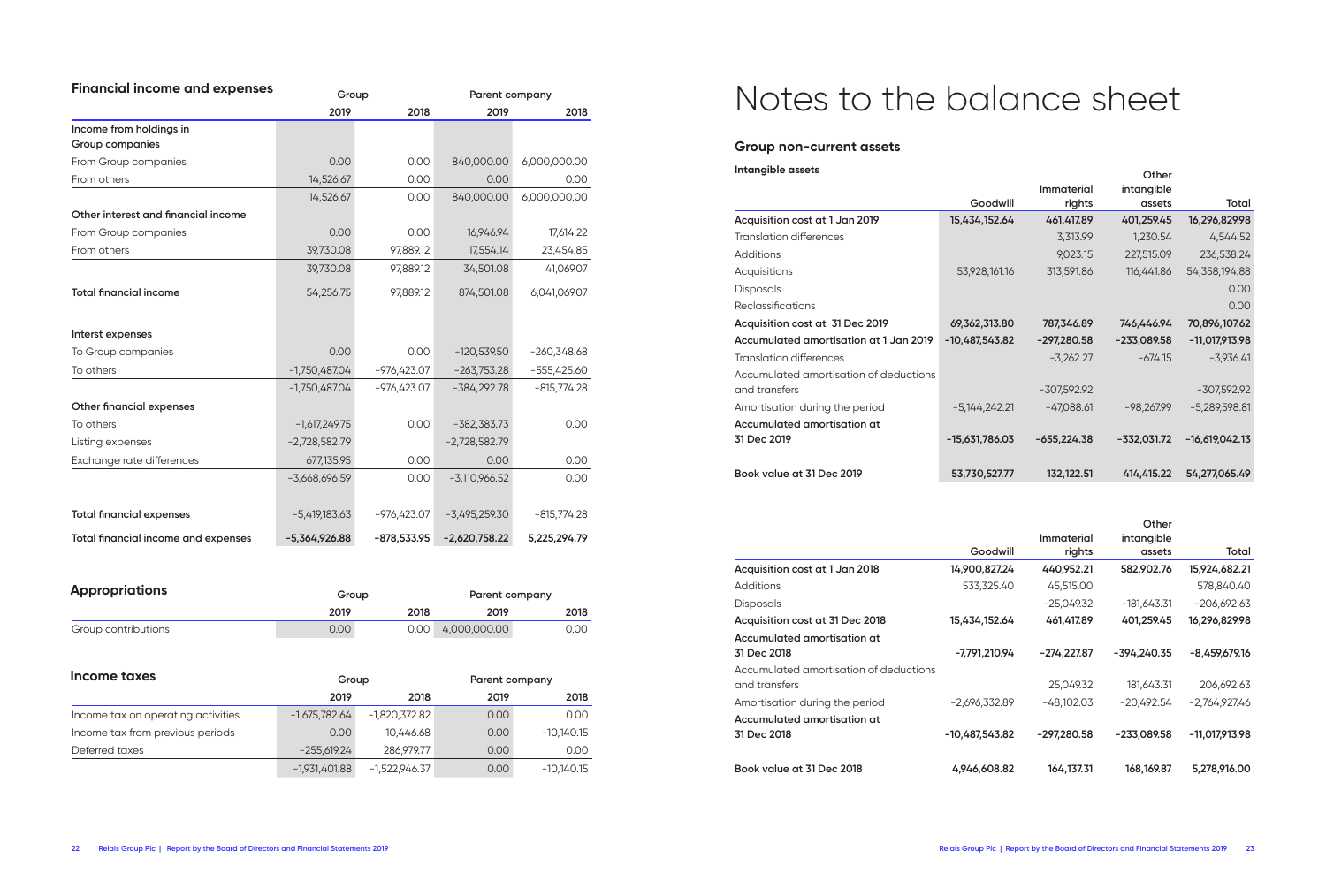## **Tangible assets**

| <b>Idngible dssets</b>                   | Marchinery and  | Other           |                 |
|------------------------------------------|-----------------|-----------------|-----------------|
|                                          | equipment       | tangible assets | Total           |
| Acquisition cost at 1 Jan 2019           | 2,138,801.90    | 115,212.48      | 2,254,014.38    |
| <b>Translation differences</b>           | 3,953.86        | 1,222.39        | 5,176.25        |
| <b>Additions</b>                         | 131,084.72      | 24,134.13       | 155,218.85      |
| Acquisitions                             | 825,437.24      | 79,542.30       | 904,979.54      |
| <b>Disposals</b>                         | $-73,973.29$    |                 | $-73,973.29$    |
| Reclassifications                        | $-95,885.27$    | 95,885.27       | 0.00            |
| Acquisition cost at 31 Dec 2019          | 2,929,419.15    | 315,996.57      | 3,245,415.73    |
| Accumulated depreciation at 1 Jan 2019   | -1,544,434.78   | $-90,834.65$    | $-1,635,269.43$ |
| <b>Translation differences</b>           | $-4,502.44$     | $-1,164.24$     | $-5,666.68$     |
| Accumulated amortisation of deductions   |                 |                 |                 |
| and transfers                            | 94,310.39       | $-45,928.84$    | 48,381.55       |
| Accumulated amortisation of acquisitions | $-609,533.68$   | $-57,804.63$    |                 |
| Depreciation during the period           | $-211,930.70$   | $-39,077.75$    | $-251,008.45$   |
| Accumulated depreciation at 31 Dec 2019  | $-2,276,091.22$ | $-234,810.11$   | $-2,510,901.33$ |
| Book value at 31 Dec 2019                | 653,327.94      | 81,186.46       | 734,514.40      |

|                                            | Marchinery and  | Other           |                 |
|--------------------------------------------|-----------------|-----------------|-----------------|
|                                            | equipment       | tangible assets | Total           |
| Acquisition cost at 1 Jan 2018             | 2,621,095.08    | 58,899.15       | 2,679,994.23    |
| Translation differences                    | $-7,036.70$     | 14.06           | $-7,022.65$     |
| <b>Additions</b>                           | 155,340.49      | 6,791.11        | 162,131.60      |
| Acquisitions                               |                 |                 | 0.00            |
| <b>Disposals</b>                           | $-601,056.47$   |                 | $-601,056.47$   |
| <b>Reclassifications</b>                   | $-29,540.50$    | 49,508.17       | 19,967.67       |
| Acquisition cost at 31 Dec 2018            | 2,138,801.90    | 115,212.48      | 2,254,014.38    |
| Accumulated depreciation at 1 Jan 2018     | $-1,907,781.33$ | -45,684.12      | $-1,953,465.45$ |
| Translation differences                    | 109.38          | $-6.50$         | 102.88          |
| Accumulated amortisation of deductions and |                 |                 |                 |
| transfers                                  | 580,912.57      | $-19,967.67$    | 560,944.90      |
| Depreciation during the period             | $-217,675.40$   | $-25,176.36$    | $-242,851.75$   |
| Accumulated depreciation at 31 Dec 2018    | -1,544,434.78   | $-90,834.65$    | $-1,635,269.43$ |
| Book value at 31 Dec 2018                  | 594,367.12      | 24,377.83       | 618,744.95      |

## **Parent company non-current assets**

| Intangible assets                          |                   | Other       |              |
|--------------------------------------------|-------------------|-------------|--------------|
|                                            | <b>Immaterial</b> | intangible  |              |
|                                            | rights            | assets      | Total        |
| Acquisition cost at 1 Jan 2019             | 49,573.00         | 13,830.00   | 63,403.00    |
| Translation differences                    |                   |             | 0.00         |
| Additions                                  |                   |             | 0.00         |
| Acquisitions                               |                   |             | 0.00         |
| <b>Disposals</b>                           |                   |             | 0.00         |
| Reclassifications                          |                   |             | 0.00         |
| Acquisition cost at 31 Dec                 | 49,573.00         | 13,830.00   | 63,403.00    |
| Accumulated amortisation at 1 Jan 2019     | $-12,393.25$      | $-3,264.00$ | $-15,657.25$ |
| Translation differences                    |                   |             | 0.00         |
| Accumulated amortisation of deductions and |                   |             |              |
| transfers                                  |                   |             | 0.00         |
| Amortisation during the period             | $-9,914.64$       | $-2,766.00$ | $-12,680.64$ |
| Accumulated depreciation at 31 Dec 2019    | $-22,307.89$      | $-6,030.00$ | $-28,337.89$ |
|                                            |                   |             |              |
| Book value at 31 Dec 2019                  | 27,265.11         | 7,800.00    | 35,065.11    |

|                                         | Immaterial   | Other<br>intangible |              |
|-----------------------------------------|--------------|---------------------|--------------|
|                                         | rights       | assets              | Total        |
| Acquisition cost at 1 Jan 2018          | 0.00         | 0.00                | 0.00         |
| Merger of Relais Group Oy               | 49.573.00    | 13.830.00           | 63.403.00    |
| Acquisition cost at 31 Dec 2018         | 49,573,00    | 13,830.00           | 63,403.00    |
| Accumulated amortisation at 1 Jan 2018  | 0.00         | 0.00                | 0.00         |
| Merger of Relais Group Oy               | $-9.914.60$  | $-498.00$           | $-10.412.60$ |
| Amortisation during the period          | $-2.478.65$  | $-2.766.00$         | $-5.244.65$  |
| Accumulated amortisation at 31 Dec 2018 | $-12.393.25$ | $-3.264.00$         | $-15,657.25$ |
|                                         |              |                     | 0.00         |
| Book value at 31 Dec 2018               | 37.179.75    | 10,566,00           | 47.745.75    |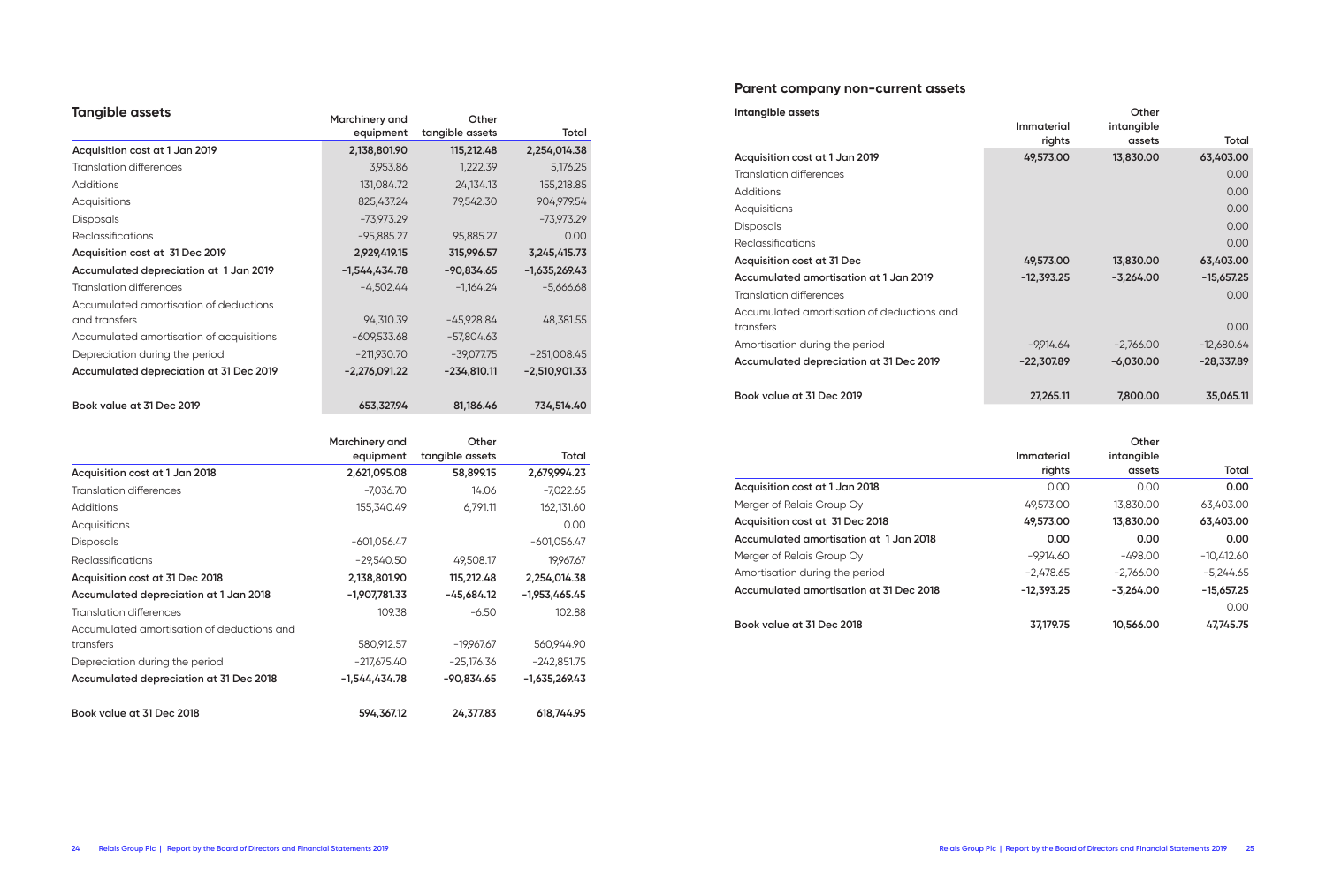## **Tangible assets**

| <b>IDIIGIDIE USSELS</b>                              |               |             |
|------------------------------------------------------|---------------|-------------|
|                                                      | Machinery and |             |
|                                                      | equipment     | Total       |
| Acquisition cost at 1 Jan 2019                       | 7,523.88      | 7,523.88    |
| <b>Translation differences</b>                       |               | 0.00        |
| <b>Additions</b>                                     |               | 0.00        |
| Acquistions                                          |               | 0.00        |
| <b>Disposals</b>                                     |               | 0.00        |
| Reclassifications                                    |               | 0.00        |
| Acquisition cost at 31 Dec                           | 7,523.88      | 7,523.88    |
| Accumulated depreciation at 1 Jan 2019               | $-3,382.52$   | $-3,382.52$ |
| <b>Translation differences</b>                       |               | 0.00        |
| Accumulated amortisation of deductions and transfers |               | 0.00        |
| Amortisation during the period                       | $-1,162.20$   | $-1,162.20$ |
| Accumulated amortisation at 31 Dec 2019              | $-4,544.72$   | $-4,544.72$ |
|                                                      |               |             |
| Book value at 31 Dec 2019                            | 2,979.16      | 2,979.16    |

|                                         | Machinery and |             |
|-----------------------------------------|---------------|-------------|
|                                         | equipment     | Total       |
| Acquisition cost at 1 Jan 2018          | 0.00          | 0.00        |
| Translation differences                 | 0.00          | 0.00        |
| Additions                               | 2,030.00      | 2,030.00    |
| Merger of Relais Group Oy               | 5,493.88      | 5,493.88    |
| <b>Disposals</b>                        |               | 0.00        |
| Reclassifications                       |               | 0.00        |
| Acquisition cost at 31 Dec 2018         | 7,523.88      | 7,523.88    |
| Accumulated depreciation at 31 Dec 2018 | 0.00          | 0.00        |
| Translation differences                 | 0.00          | 0.00        |
| Merger of Relais Group Oy               | $-2,002.07$   | $-2,002.07$ |
| Amortisation during the period          | $-1,380.45$   | $-1,380.45$ |
| Accumulated amortisation at 31 Dec 2018 | $-3,382.52$   | $-3,382.52$ |
| Book value at 31 Dec 2018               | 4,141.36      | 4,141.36    |

## **Holdings in Group companies**

|                                | <b>Subsidiary shares</b> |
|--------------------------------|--------------------------|
| Acquisition cost at 1 Jan 2019 | 38,199,907.53            |
| Additions                      | 10.586.466.15            |
| <b>Disposals</b>               | -7.645.903.31            |
| Acquisition cost at 31 Dec     | 41,140,470.37            |

|                                 | <b>Subsidiary shares</b> |
|---------------------------------|--------------------------|
| Acquisition cost at 1 Jan 2018  | 0.00                     |
| Additions                       | 14.554.557.72            |
| Merger of Relais Group Oy       | 23.645.349.81            |
| Acquisition cost at 31 Dec 2018 | 38.199.907.53            |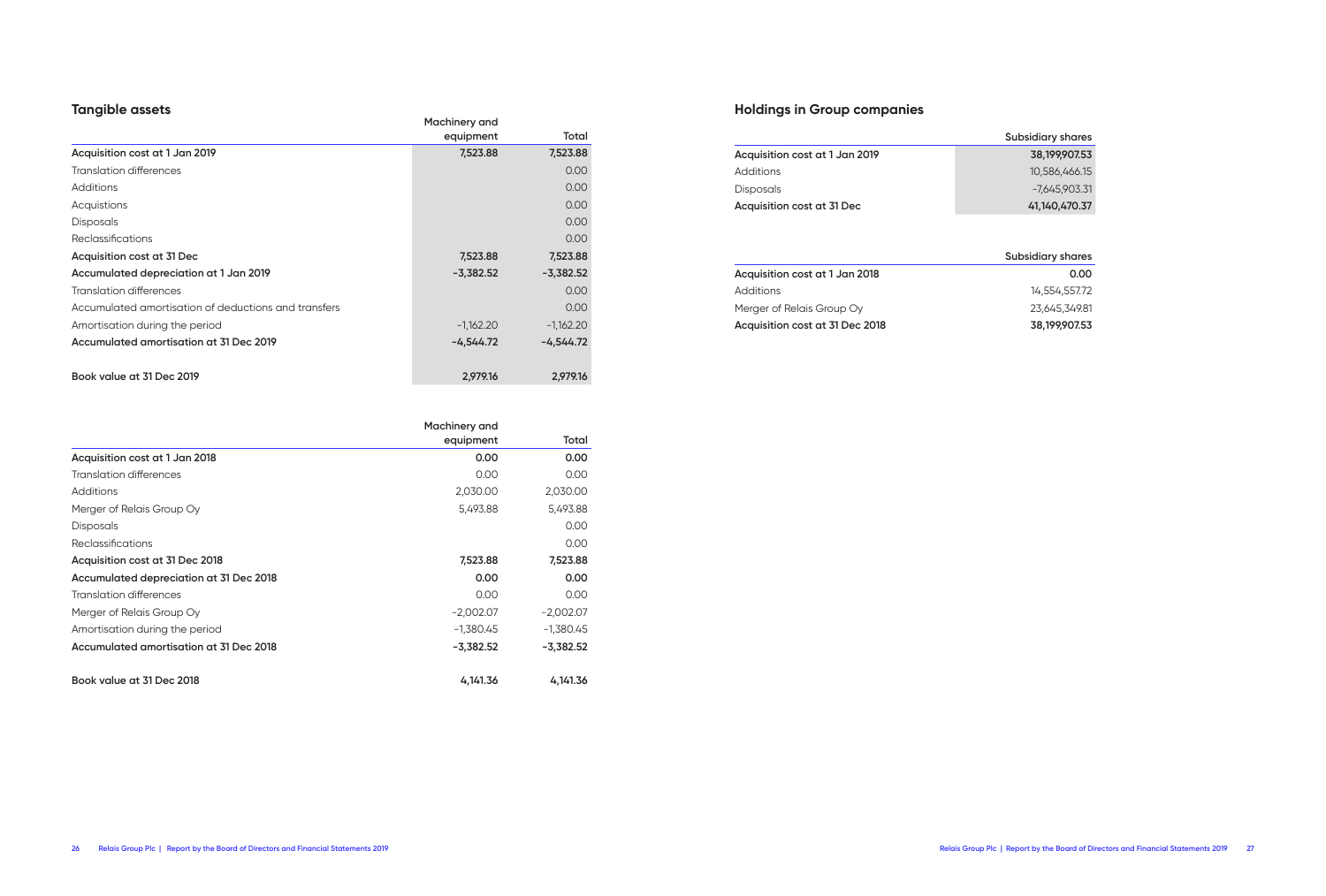## **Changes in equity - group**

|                                                                      |                  |                                                   | Retained earnings total                                         |                                   |                                             |                 |
|----------------------------------------------------------------------|------------------|---------------------------------------------------|-----------------------------------------------------------------|-----------------------------------|---------------------------------------------|-----------------|
|                                                                      | Share<br>capital | Reserve for<br>invested<br>unrestricted<br>equity | Retained<br>earnings<br>excluding<br>translation<br>differences | <b>Translation</b><br>differences | Retained<br>earnings<br>total               | Equity<br>total |
| Equity 1.1.2019                                                      | 3,000.00         |                                                   | 3,127,136.95 13,745,408.51                                      |                                   | $-347,157.48$ 13,398,251.03                 | 16,528,387.98   |
| Change in<br>translation                                             |                  |                                                   |                                                                 |                                   |                                             |                 |
| differences                                                          |                  |                                                   |                                                                 |                                   | $-1,183,946.34 -1,183,946.34 -1,183,946.34$ |                 |
| Share issue                                                          |                  | 43,487,839.42                                     |                                                                 |                                   |                                             | 43,487,839.42   |
| Increase in share<br>capital                                         | 77,000.00        | $-77,000.00$                                      |                                                                 |                                   |                                             | 0.00            |
| Investment in<br>unrestricted<br>equity reserve<br>Profit (loss) for |                  | 4,468,721.87                                      |                                                                 |                                   |                                             | 4,468,721.87    |
| the period                                                           |                  |                                                   | 383,978.72                                                      |                                   | 383,978.72                                  | 383,978.72      |
| Equity 31.12.2019                                                    |                  | 80,000.00 51,006,698.24                           | 14,129,387.23                                                   |                                   | -1,531,103.82 12,598,283.41 63,684,981.63   |                 |
|                                                                      |                  |                                                   |                                                                 |                                   |                                             |                 |
| <b>Equity 1.1.2018</b><br>Change in<br>translation                   | 3,000.00         |                                                   | 0.00 10,653,145.98                                              |                                   | -419,698.10 10,233,447.89 10,236,447.89     |                 |
| differences<br>Merger of Relais                                      |                  |                                                   |                                                                 | 72,540.62                         | 72,540.62                                   | 72,540.62       |
| Group Oy<br>Profit (loss) for                                        |                  | 3,127,136.95                                      |                                                                 |                                   |                                             | 3,127,136.95    |
| the period                                                           |                  |                                                   | 3,092,262.53                                                    |                                   | 3,092,262.53                                | 3,092,262.53    |
| Equity 31.12.2018                                                    | 3,000.00         |                                                   | 3,127,136.95 13,745,408.51                                      |                                   | -347,157.48 13,398,251.03                   | 16,528,387.98   |

## **Changes in equity - parent company**

|                                   |               | Reserve for<br>invested |                      |               |
|-----------------------------------|---------------|-------------------------|----------------------|---------------|
|                                   | Share capital | unrestricted<br>equity  | Retained<br>earnings | Equity total  |
| Equity 1.1.2019                   | 3,000.00      | 3,127,136.95            | 13,815,082.04        | 16,945,218.99 |
| Change in translation differences |               |                         |                      | 0.00          |
| Share issue                       |               | 43,487,839.42           |                      | 43,487,839.42 |
| Increase in share capital         | 77,000.00     | $-77,000.00$            |                      | 0.00          |
| Investment in unrestricted        |               |                         |                      |               |
| equity reserve                    |               | 4,468,721.87            |                      | 4,468,721.87  |
| Profit (loss) for the period      |               |                         | 804,846.05           | 804,846.05    |
| Equity 31.12.2019                 | 80,000.00     | 51,006,698.24           | 14,619,928.09        | 65,706,626.33 |
| Equity 1.1.2018                   | 3,000.00      | 0.00                    | 504,796.04           | 3,000.00      |
| Change in translation differences |               |                         |                      | 0.00          |
| Merger of Relais Group Oy         |               | 3,127,136.95            |                      | 3,127,136.95  |
| Share issue                       |               |                         |                      | 0.00          |
| Profit (loss) for the period      |               |                         | 13,310,286.00        | 13,310,286.00 |
| Equity 31.12.2018                 | 3,000.00      | 3,127,136.95            | 13,815,082.04        | 16,945,218.99 |

## **Calculation of distributable non-restricted equity in accordance with the Companies Act 13:5 §**

|                                          | 2019          | 2018          |
|------------------------------------------|---------------|---------------|
| Retained earnings                        | 13,815,082.04 | 504,796.04    |
| Profit (loss) for the period             | 804.846.05    | 13,310,286.00 |
| Reserve for invested unrestricted equity | 51.006.698.24 | 3,127,136.95  |
| Distributable funds total                | 65,626,626.33 | 16,942,218.99 |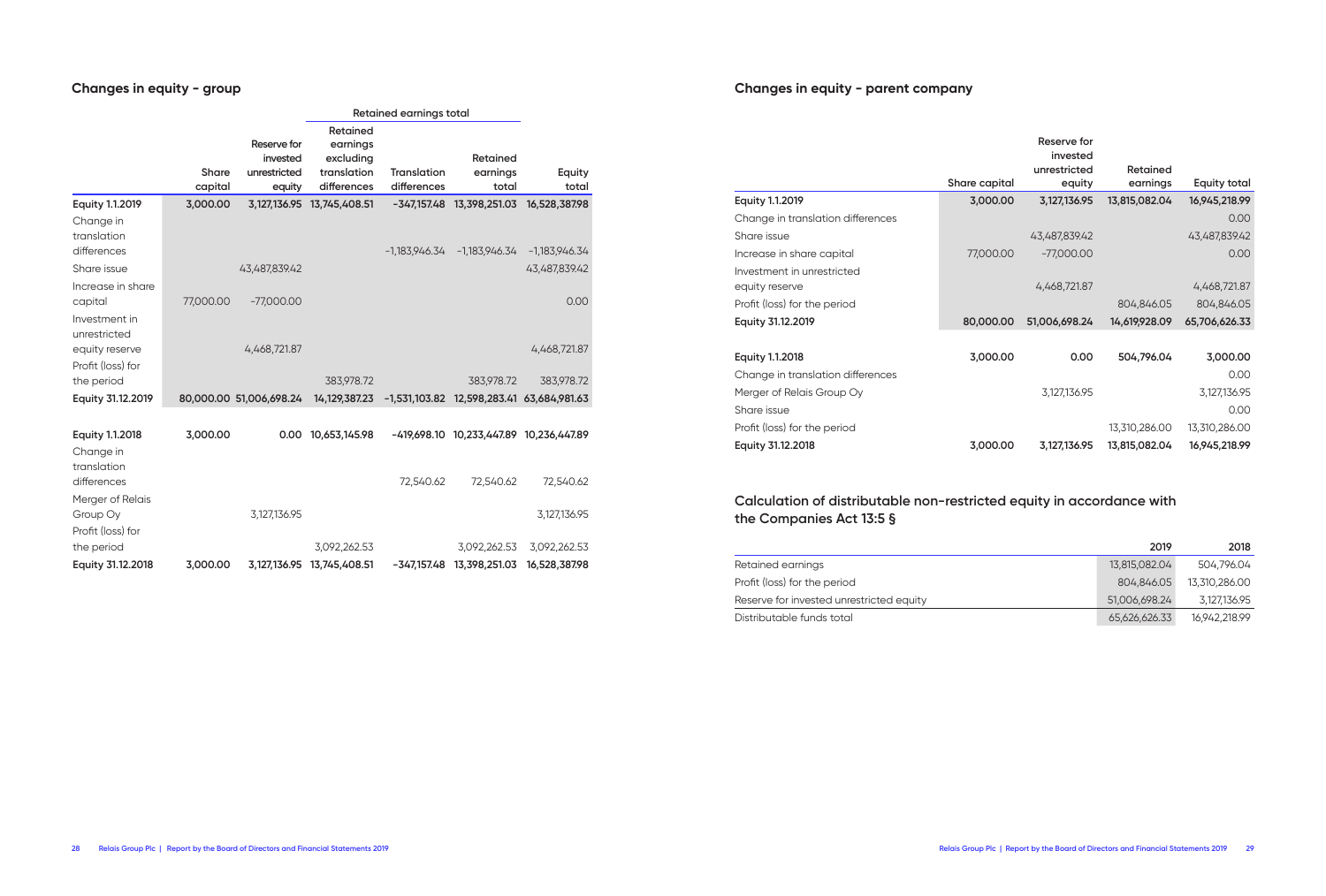## **Ownership in group companies**

| Company name                                                          | Domicile      |               | Group        | Parent<br>company |  |
|-----------------------------------------------------------------------|---------------|---------------|--------------|-------------------|--|
| Startax Finland Oy                                                    | Tampere       | Finland       | 100.00%      | 100.00%           |  |
| Awimex International AB                                               | Simrishamn    | Sweden        | 100.00%      | 0.00%             |  |
| <b>Startax Sweden AB</b>                                              | Stockholm     | Sweden        | 100.00%      | 100.00%           |  |
| Relais Group Sweden AB                                                | Stockholm     | Sweden        | 100.00%      | 100.00%           |  |
| <b>AB Reservdelar</b>                                                 | Stockholm     | Sweden        | 100.00%      | 0.00%             |  |
| <b>EKG Automotive AB</b>                                              | Stockholm     | Sweden        | 100.00%      | 0.00%             |  |
| Huzells i Karlstad AB                                                 | Karlstad      | Sweden        | 100.00%      | 0.00%             |  |
| Startax AS                                                            | Tallinn       | Estonia       | 100.00%      | 100.00%           |  |
| Startax Maskin-Teknisk As                                             | Oslo          | Norway        | 100.00%      | 100.00%           |  |
| Startax Latvia SIA                                                    | Riga          | Latvia        | 100.00%      | 100.00%           |  |
| Startax Lithuania UAB                                                 | Vilnius       | Lithuania     | 100.00%      | 100.00%           |  |
| <b>Receivables</b>                                                    | Group         |               |              | Parent company    |  |
|                                                                       | 2019          | 2018          | 2019         | 2018              |  |
| Short-term receivables                                                |               |               |              |                   |  |
| <b>From Group companies</b>                                           |               |               |              |                   |  |
| Loan receivables                                                      | 0.00          | 0.00          | 168,216.95   | 5,000.00          |  |
| Prepaid expenses and accrued income                                   | 0.00          | 0.00          | 22,545.84    | 156.95            |  |
| Other receivables                                                     | 0.00          | 0.00          | 4,985,396.73 | 0.00              |  |
|                                                                       | 0.00          | 0.00          | 5,176,159.52 | 5,156.95          |  |
| Receivables from others                                               |               |               |              |                   |  |
| Loan receivables                                                      | 0.00          | 674,597.10    | 0.00         | 674,597.10        |  |
| Trade receivables                                                     | 11,908,990.62 | 7,821,096.83  | 0.00         | 0.00              |  |
| Prepaid expenses and accrued income                                   | 2,839,855.52  | 1,570,353.60  | 31,448.33    | 700,429.47        |  |
| Deferred tax assets                                                   | 0.00          | 284,582.00    | 0.00         | 0.00              |  |
| Other receivables                                                     | 240,717.83    | 19,195.20     | 22,858.02    | 12,809.39         |  |
|                                                                       | 14,989,563.96 | 10,369,824.73 | 54,306.35    | 1,387,835.96      |  |
| Material items included in the prepaid<br>expenses and accrued income |               |               |              |                   |  |
| Prepaid rents and leasing payments                                    | 94,054.94     | 73,739.76     | 0.00         | 3,431.70          |  |
| Prepaid interest receivables                                          | 0.00          | 17,537.51     | 0.00         | 17,537.51         |  |
| <b>Accrued taxes</b>                                                  | 709,803.07    | 247,922.77    | 0.00         | 0.00              |  |
| Accrued annual reimbursement                                          | 1,023,648.10  | 407,657.58    | 0.00         | 0.00              |  |
| Other                                                                 | 1,012,349.41  | 823,495.98    | 31,448.33    | 679,617.21        |  |
|                                                                       | 2,839,855.52  | 1,570,353.60  | 31,448.33    | 700,586.42        |  |

| <b>Liabilities</b>                     | Group         |               | Parent company |              |
|----------------------------------------|---------------|---------------|----------------|--------------|
|                                        | 2019          | 2018          | 2019           | 2018         |
| Non-current liabilities                |               |               |                |              |
| Loans from financial institutions      | 59,387,658.97 | 13,719,096.54 | 0.00           | 5,700,000.00 |
| Junior Ioan                            | 0.00          | 1,600,000.00  | 0.00           | 1,600,000.00 |
| Other liabilities                      | 122,000.00    | 122,000.00    | 0.00           | 0.00         |
| Deferred tax liabilities               | 2,320,943.04  | 98,649.98     | 0.00           | 0.00         |
|                                        | 61,830,602.01 | 15,539,746.52 | 0.00           | 7,300,000.00 |
| Debts to Group companies               | 0.00          | 0.00          | 0.00           | 9,999,928.22 |
|                                        | 0.00          | 0.00          | 0.00           | 9,999,928.22 |
| <b>Current liabilities</b>             |               |               |                |              |
| Loans from financial institutions      | 4,762,783.98  | 5,705,188.00  | 0.00           | 4,500,000.00 |
| Junior loan                            | 0.00          | 400,000.00    | 0.00           | 400,000.00   |
| Trade payables                         | 6,559,699.46  | 3,966,911.08  | 79,215.35      | 8,940.98     |
| Accrued expenses and deferred income   | 2,962,259.97  | 2,382,492.99  | 140,558.01     | 780,309.93   |
| Other liabilities                      | 3,170,254.68  | 2,522,136.79  | 109,312.88     | 13,533.85    |
|                                        | 17,454,998.08 | 14,976,728.87 | 329,086.24     | 5,702,784.76 |
| Debts to Group companies               |               |               |                |              |
| Trade payables                         | 0.00          | 0.00          | 0.00           | 427.80       |
| Other liabilities                      | 0.00          | 0.00          | 0.00           | 0.00         |
|                                        | 0.00          | 0.00          | 0.00           | 427.80       |
| Material items included in the accrued |               |               |                |              |
| expenses and deferred income           |               |               |                |              |
| Accrued wages and salaries             | 2,096,034.23  | 1,332,764.73  | 140,558.01     | 90,119.17    |
| Other                                  | 866,225.74    | 1,049,728.26  | 0.00           | 690,190.76   |
|                                        | 2,962,259.97  | 2,382,492.99  | 140,558.01     | 780,309.93   |
|                                        |               |               |                |              |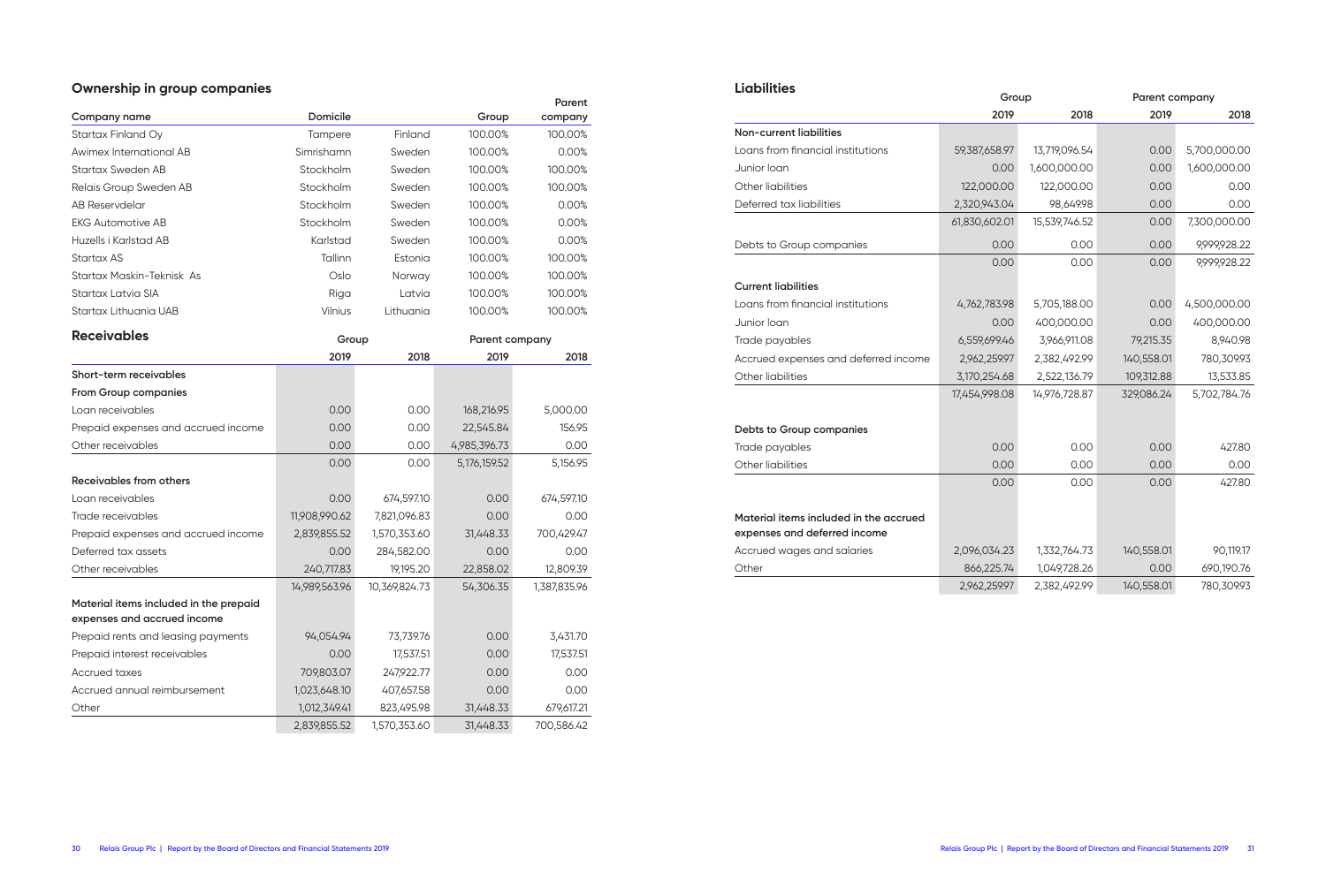## Other notes

## **Related party transactions**

The Company's related parties include the Company's subsidiaries, Ari Salmivuori, Ajanta Oy and all companies where Salmivuori or Ajanta have control, joint control or significant influence since January 1, 2016. Since May 30, 2019 also NID and other companies controlled by it are related parties to the Company.

The Company's related parties also include the Board of Directors, Management Team as well as their family members and companies under their control of joint control.

The transactions with related parties have been conducted at standard market terms.

|                                      | Group     |            | Parent company |            |
|--------------------------------------|-----------|------------|----------------|------------|
|                                      | 2019      | 2018       | 2019           | 2018       |
| Receivables and liabilities          |           |            |                |            |
| Sales receivables                    | 8,942.83  | 0.00       | 0.00           | 0.00       |
| Loan receivables                     | 0.00      | 674,597.10 | 0.00           | 674,597.10 |
| Interest receivables                 | 0.00      | 17,539.52  | 0.00           | 17,539.52  |
| Trade payables                       | 41,471.56 | 0.00       | 0.00           | 0.00       |
| Accrued expenses and deferred income | 0.00      | 0.00       | 0.00           | 0.00       |

|                     | Group      |           | Parent company |           |
|---------------------|------------|-----------|----------------|-----------|
|                     | 2019       | 2018      | 2019           | 2018      |
| <b>Transactions</b> |            |           |                |           |
| Sales               | 68,313.76  | 0.00      | 0.00           | 0.00      |
| Purchases           | 329,188.68 | 0.00      | 0.00           | 0.00      |
| Services            | 127,079.15 | 0.00      | 0.00           | 0.00      |
| Interest income     | 17,554.14  | 17,539.52 | 17,554.14      | 17,539.52 |
| Interst expense     | 101,095.89 | 0.00      | 101,095.89     | 0.00      |

| Off-balance sheet arrangements                                             | Group          |               | Parent company |               |
|----------------------------------------------------------------------------|----------------|---------------|----------------|---------------|
|                                                                            | 2019           | 2018          | 2019           | 2018          |
| Loans from financial institutions                                          |                |               |                |               |
| Financing loans                                                            | 64,150,442.95  | 11,405,188.00 | 0.00           | 10,200,000.00 |
| Overdraft limit                                                            | 0.00           | 8,019,096.54  | 0.00           | 0.00          |
| Amount of overdraft limit granted                                          | 4,647,771.14   | 11,500,000.00 | 0.00           | 0.00          |
| Available limit                                                            | 4,647,771.14   | 3,480,903.46  | 0.00           | 0.00          |
| Book value of pledged subsidiary shares                                    | 105,217,528.92 | 34,987,351.60 | 32,684,296     | 34,987,351.60 |
| Mortgage on company assets                                                 | 107,671,696.60 | 35,000,000.00 | 0.00           | 17,000,000.00 |
| Book value of pledged bank accounts                                        | 23,537,117.42  | 0.00          |                | 0.00          |
| Collateral for financial institution loans,                                |                |               |                |               |
| total                                                                      | 236,426,342.94 | 69,987,351.60 | 32,684,296.47  | 51,987,351.60 |
| Guarantees given on behalf of the<br>companies belonging to the same group |                |               |                |               |
| General guarantee                                                          | 0.00           | 0.00          | 0.00           | 10,000,000.00 |
| Mortgage on company assets                                                 | 0.00           | 0.00          | 0.00           | 17,000,000.00 |
| Other                                                                      | 0.00           | 0.00          | 0.00           | 127,633.00    |
| Rental liabilities on facilities                                           |                |               |                |               |
| Payable in the next 12 months                                              | 3,642,531.25   | 2,452,163.00  | 0.00           | 0.00          |
| Payable later                                                              | 21,625,971.00  | 21,069,873.00 | 0.00           | 0.00          |
| Amounts payable for leasing contracts                                      |                |               |                |               |
| Payable in the next 12 months                                              | 339,647.63     | 214,951.31    | 4,440.19       | 10,656.00     |
| Payable later                                                              | 413,002.64     | 408,987.92    | 0              | 0.00          |
| <b>Other liabilities</b>                                                   |                |               |                |               |
| <b>Rental securities</b>                                                   | 1,943,689.60   | 1,943,689.60  | 0              | 0.00          |
| Other guarantees                                                           | 200,000.00     | 200,000.00    | 0              | 0.00          |
| Corporate cards                                                            | 11,777.33      | 43,870.54     | 0              | 2,481.35      |
|                                                                            | 2,155,466.93   | 2,187,560.14  | 0.00           | 2,481.35      |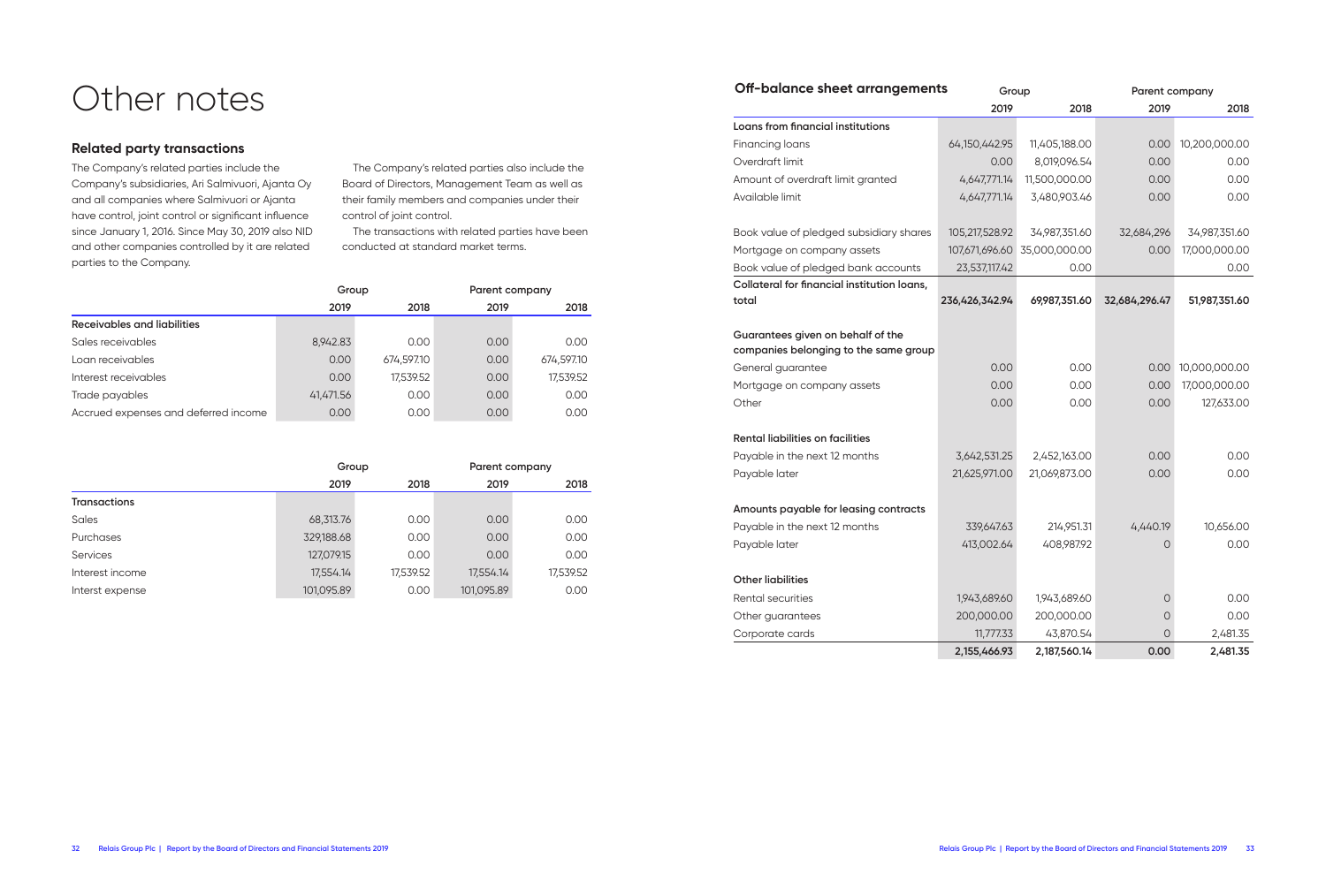# Group Key Figures

| <b>EUR</b>                                                             | 2019                  | 2018                   |
|------------------------------------------------------------------------|-----------------------|------------------------|
| Net sales                                                              | 98,945,531.90         | 72,451,836.13          |
| Net sales growth, %                                                    | 36.6%                 |                        |
| Gross profit                                                           | 33,089,767.00         | 24,315,872.46          |
| Gross margin, %                                                        | 33.4%                 | 33.6%                  |
| <b>EBITDA</b>                                                          | 13,335,191.40         | 8,730,723.41           |
| EBITDA margin, %                                                       | 13.5%                 | 12.1%                  |
| <b>EBITA</b>                                                           | 12,975,997.17         | 8,395,387.23           |
| EBITA margin, %                                                        | 13.1%                 | 11.6%                  |
| Operating profit                                                       | 7,855,644.83          | 5,722,944.20           |
| Operating profit margin, %                                             | 7.9%                  | 7.9%                   |
| Profit (loss) for the period                                           | 383,978.72            | 3,092,262.53           |
| Profit (loss) for the period margin, %                                 | 0.4%                  | 4.3%                   |
| Comparable profit (loss)                                               | 3,619,913.82          | 3,092,262.53           |
| Comparable profit (loss) margin, %                                     | 3.7%                  | 4.3%                   |
| Comparable profit (loss) excluding amortisation of goodwill            | 8,740,266.17          | 5,764,705.55           |
| Comparable profit (loss) excluding amortisation of goodwill margin, %  | 8.8%                  | 8.0%                   |
| Items affecting comparability included in profit (loss) for the period | $-3,235,935.10$       | $\circ$                |
| Net working capital                                                    | 45,391,161.71         | 29,647,890.66          |
| Inventories                                                            | 43,093,811.85         | 29,108,785.90          |
| Free cash flow                                                         | 9,951,786.07          | 6,083,441.39           |
| Cash conversion                                                        | 74.9 %                | 69.7%                  |
| Net debt                                                               | 34,549,954.31         | 18,563,126.40          |
| Net debt to EBITDA, annualised                                         | 2.6                   | 2.1                    |
| Net gearing                                                            | 54%                   | 108.1%                 |
| Equity ratio                                                           | 45%                   | 36.0%                  |
| Return on investment (ROI)                                             | $6.2\%$ *)            | $15.4\%$ <sup>*)</sup> |
| Return on equity (ROE)                                                 | $1.4\%$ <sup>*)</sup> | $21.2\%$ *)            |
| Return on assets (ROA)                                                 | $5.4\%$ *)            | $12.6\%$ <sup>*)</sup> |
| Earnings per share, basic (EUR)                                        | 0.03                  | 0.36                   |
| Earnings per share, diluted (EUR)                                      | 0.03                  | 0.34                   |
| Comparable earnings per share, basic (EUR)                             | 0.31                  | 0.36                   |
| Comparable earnings per share, diluted (EUR)                           | 0.29                  | 0.34                   |
| Comparable earnings per share excluding amortisation of goodwill,      |                       |                        |
| basic (EUR)                                                            | 0.76                  | 0.67                   |
| Comparable earnings per share excluding amortisation of goodwill,      |                       |                        |
| diluted (EUR)                                                          | 0.71                  | 0.64                   |
| Average number of employees                                            | 214                   | 153                    |
| Personnel at the end of the period, FTE                                | 258                   | 147                    |

# Calculation of Key Figures

| Key figure                                                                                 | Definition                                                                                                                                                                                        |
|--------------------------------------------------------------------------------------------|---------------------------------------------------------------------------------------------------------------------------------------------------------------------------------------------------|
| <b>EBITA</b>                                                                               | Operating profit + amortisation of consolidated goodwill                                                                                                                                          |
| <b>EBITDA</b>                                                                              | Operating profit + depreciation, amortization and impairments                                                                                                                                     |
| Gross profit                                                                               | Net sales - materials and services                                                                                                                                                                |
| Gross margin                                                                               | Gross profit / net sales *100                                                                                                                                                                     |
| Items affecting comparability<br>included in operating profit                              | Material items outside ordinary course of business, such as<br>items related to business acquisitions, restructuring, and gains<br>and losses from disposal of non-current assets.                |
| Items affecting comparability<br>included in profit (loss) for the period                  | Items affecting comparability included in operating profit +<br>listing expenses + other non-recurring finance expenses +<br>group contributions + tax impact of items affecting<br>comparability |
| Comparable operating profit1                                                               | Operating profit + items affecting comparability included in<br>operating profit                                                                                                                  |
| Comparable profit (loss) for the period <sup>1</sup>                                       | Profit (loss) for the period + items affecting comparability<br>included in profit (loss) for the period                                                                                          |
| Comparable profit (loss) for the period<br>excluding amortisation of goodwill <sup>1</sup> | Profit (loss) for the period + items affecting comparability<br>included in profit (loss) for the period + amortisation of<br>consolidated goodwill                                               |
| Comparable earnings per share, basic                                                       | Comparable profit (loss) / weighted average number of<br>shares outstanding during the period                                                                                                     |
| Comparable earnings per share,<br>diluted                                                  | Comparable profit (loss) / weighted average number of shares<br>outstanding during the period + dilutive potential shares                                                                         |
| Comparable earnings per share<br>excluding amortisation of goodwill,<br>basic              | Comparable profit (loss) excluding amortisation of goodwill /<br>weighted average number of shares outstanding during the<br>period                                                               |
| Comparable earnings per share<br>excluding amortisation of goodwill,<br>diluted            | Comparable profit (loss) / weighted average number of shares<br>outstanding during the period + dilutive potential shares                                                                         |
| Earnings per share, basic                                                                  | Profit (loss) for the period / weighted average number of shares<br>outstanding during the period                                                                                                 |
| Earnings per share, diluted                                                                | Profit (loss) for the period / weighted average number of shares<br>outstanding during the period + dilutive potential shares                                                                     |

\*) Items affecting comparability and amortization of goodwill not eliminated in calculating these KPI's.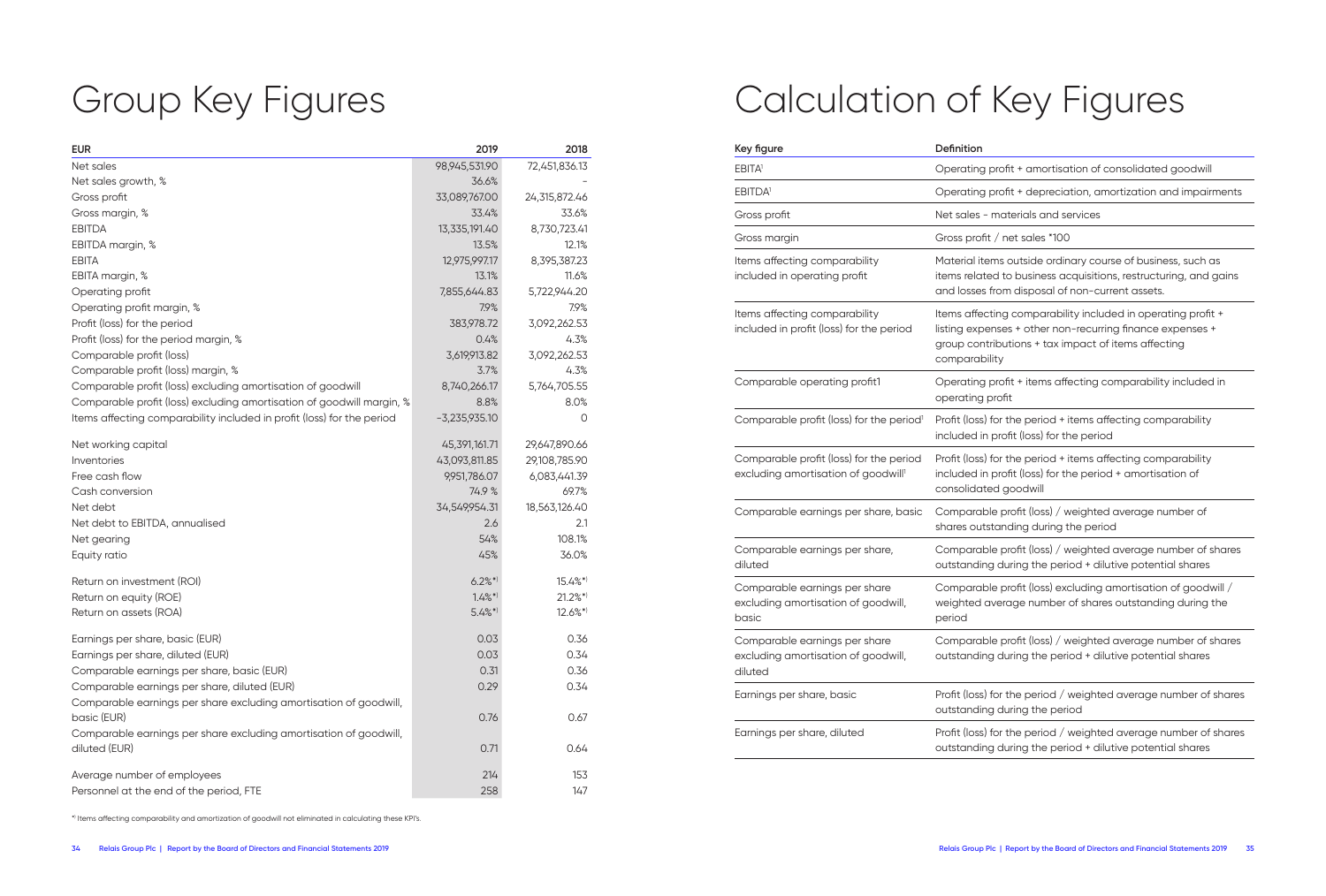## **Reconciliation of Alternative Performance Measures**

| Key figure                 | Definition                                                                                                                                                                                                                                                                     |
|----------------------------|--------------------------------------------------------------------------------------------------------------------------------------------------------------------------------------------------------------------------------------------------------------------------------|
| Net working capital        | Inventories + short-term trade receivables + other receivables<br>+ prepaid expenses and accrued income - trade payables<br>- other current liabilities - accrued expenses and deferred<br>income                                                                              |
| Free cash flow             | Operating cash flow before working capital changes + change<br>in working capital + purchase of tangible and intangible assets                                                                                                                                                 |
| Cash conversion            | Free cash flow / EBITDA                                                                                                                                                                                                                                                        |
| Net debt                   | Loans from financial institutions + other loans and purchase<br>consideration liability + capital loans - loan receivables -<br>receivables from Group companies - subscribed capital unpaid<br>- cash at bank and in hand                                                     |
| Net debt to EBITDA         | Net debt / EBITDA (half-year period figures annualised<br>multiplying by two)                                                                                                                                                                                                  |
| Net gearing                | Net debt / Equity + minority interest                                                                                                                                                                                                                                          |
| Equity ratio               | Equity + minority interest / Equity and liabilities, total                                                                                                                                                                                                                     |
| Return on investment (ROI) | (Operating profit + other interest and financial income -<br>listing expenses, (half-year period figures annualized<br>multiplying by two) / (Equity + minority interest + loans from<br>financial institutions + other loans + capital loans +<br>convertible bonds, average) |
| Return on equity (ROE)     | Profit (loss) for the period + minority interest, (half-year period<br>figures annualised multiplying by two) / (Equity + minority<br>interest, average)                                                                                                                       |
| Return on assets (ROA)     | (Operating profit + other interest financial income - listing<br>expenses, half year period figures annualized multiplying by<br>two) / (Total assets, average)                                                                                                                |

1 Key measure margin, % has been calculated by dividing the measure with net sales and multiplying by 100.

|                                                             | 2019             | 2018             |
|-------------------------------------------------------------|------------------|------------------|
| <b>Net sales</b>                                            | 98,945,531.90    | 72,451,836.13    |
| Materials and services                                      | $-65,855,764.90$ | $-48,135,963.67$ |
| Gross profit                                                | 33,089,767.00    | 24,315,872.46    |
| Gross margin, %                                             | 33.4%            | 33.6%            |
|                                                             |                  |                  |
| Operating profit                                            | 7,855,644.83     | 5,722,944.20     |
| Depreciation, amortisation and impairments                  | 5,479,546.57     | 3,007,779.21     |
| <b>EBITDA</b>                                               | 13,335,191.40    | 8,730,723.41     |
| EBITDA margin, %                                            | 13.5%            | 12.1%            |
| Operating profit                                            | 7,855,644.83     | 5,722,944.20     |
| Amortisation of goodwill                                    | 5,120,352.35     | 2,672,443        |
| <b>EBITA</b>                                                | 12,975,997.17    | 8,395,387.23     |
| EBITA margin, %                                             | 13.1%            | 11.6%            |
|                                                             |                  |                  |
| Profit (loss) for the period                                | 383,978.72       | 3,092,262.53     |
| Items affecting comparability included in                   |                  |                  |
| profit (loss) for the period                                |                  |                  |
| Listing expenses                                            | $-2,728,582.79$  | 0.00             |
| Other non-recurring finance expenses                        | $-1,324,862.31$  | 0.00             |
| Tax impact of items affecting comparability                 | 817,510.00       | 0.00             |
| Items affecting comparability included in                   |                  |                  |
| profit (loss) for the period                                | $-3,235,935.10$  | 0.00             |
| Comparable profit (loss)                                    | 3,619,913.82     | 3,092,262.53     |
| Comparable profit (loss) margin, %                          | 3.7%             | 4.3%             |
| Amortisation of goodwill                                    | 5,120,352.35     | 2,672,443.03     |
| Comparable profit (loss) excluding amortisation of goodwill | 8,740,266.17     | 5,764,705.55     |
| Comparable profit (loss) excluding amortisation of          |                  |                  |
| goodwill margin, %                                          | 8.8%             | 8.0%             |
| Operating cash flow before working capital changes          | 13,288,137.09    | 8,728,012.35     |
| Change in working capital                                   | $-2,944,593.94$  | $-2,436,924.36$  |
| Purchase of tangible and intangible assets                  | $-391,757.09$    | $-207,646.60$    |
| Free cash flow                                              | 9,951,786.07     | 6,083,441.39     |
| Cash conversion                                             | 74.9%            | 69.7%            |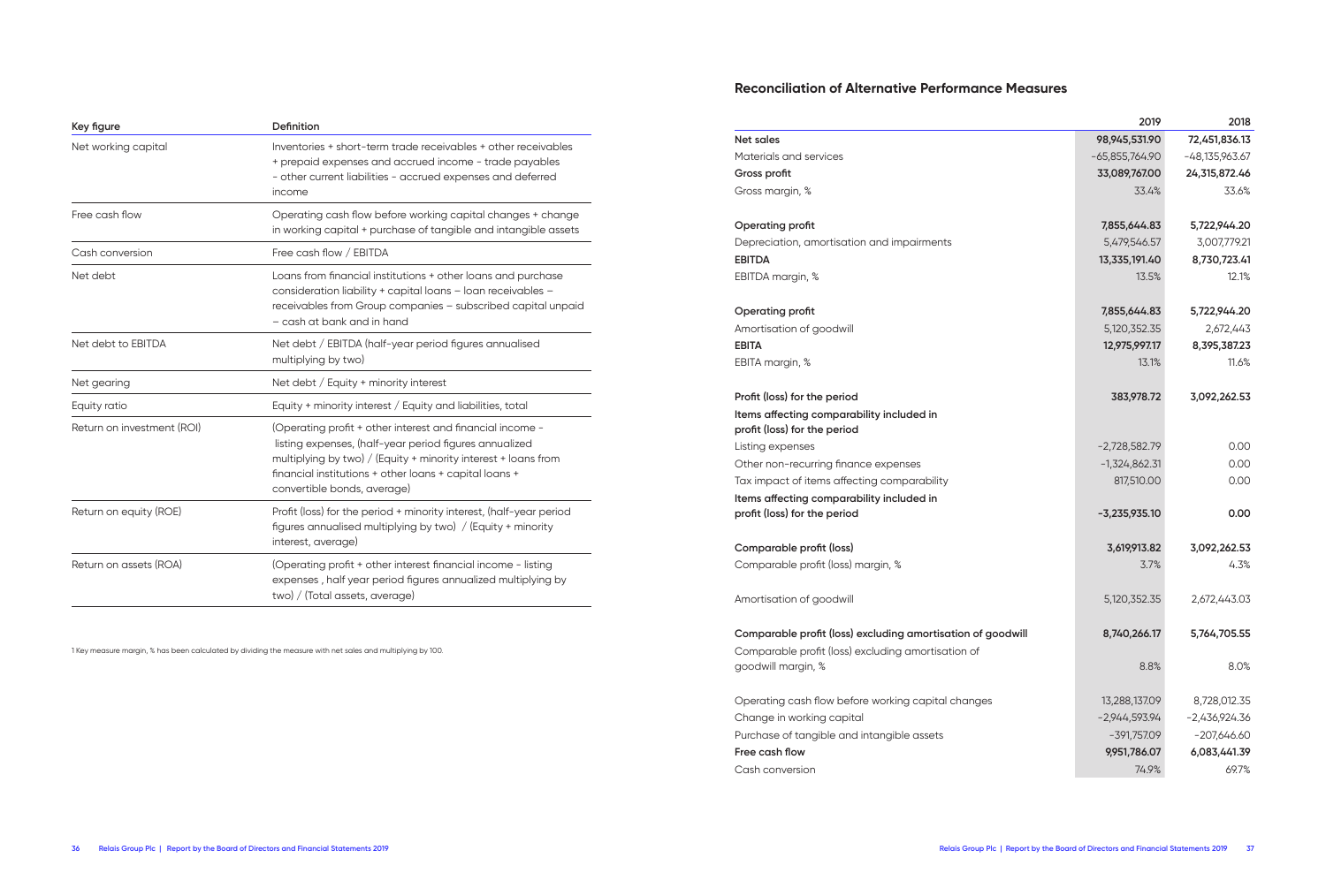# Signatures for Financial Statements and Report of the Board of Directors

#### Vantaa, 5 March 2020

**Kari Stadigh** Chariman of the Board

Board member

**Katri Nygård** Board member **Jesper Otterbeck** Board member

**Olli-Pekka Kallasvuo**

**Arni Ekholm** Chief Executive Officer

## Auditor's note

A report on the audit performed has been issued today.

Helsinki, 5 March 2020

**PricewaterhouseCoopers Oy** Authorised Public Accountants

**Janne Rajalahti** Authorised Public Accountant (KHT)

## Auditor's Report (Translation of the Finnish original)

To the Annual General Meeting of Relais Group Oyj

Report on the Audit of the Financial Statements

#### **Opinion**

In our opinion, the financial statements give a true and fair view of the group's and the company's financial performance and financial position in accordance with the laws and regulations governing the preparation of financial statements in Finland and comply with statutory requirements.

#### **What we have audited**

We have audited the financial statements of Relais Group Oyj (business identity code 2566730-3) for the year ended 31 December 2019. The financial statements comprise the balance sheets, the income statements, cash flow statements and notes for the group as well as for the parent company.

#### **Basis for Opinion**

We conducted our audit in accordance with good auditing practice in Finland. Our responsibilities under good auditing practice are further described in the Auditor's Responsibilities for the Audit of Financial Statements section of our report. We believe that the audit evidence we have

obtained is sufficient and appropriate to provide a basis for our opinion.

#### **Independence**

We are independent of the parent company and of the group companies in accordance with the ethical requirements that are applicable in Finland and are relevant to our audit, and we have fulfilled our other ethical responsibilities in accordance with these requirements.

## **Responsibilities of the Board of Directors and the Managing Director for the Financial Statements**

The Board of Directors and the Managing Director are responsible for the preparation of financial statements that give a true and fair view in accordance with the laws and regulations governing the preparation of financial statements in Finland and comply with statutory requirements. The Board of Directors and the Managing Director are also responsible for such internal control as they determine is necessary to enable the preparation of financial statements that are free from material misstatement, whether due to fraud or error.

In preparing the financial statements, the Board of Directors and the Managing Director are responsible for assessing the parent company's and the group's ability to continue as a going concern, disclosing, as applicable, matters relating to going concern and using the going concern basis of accounting. The financial statements are prepared using the going concern basis of accounting unless there is an intention to liquidate the parent company or the group or to cease operations, or there is no realistic alternative but to do so.

## **Auditor's Responsibilities for the Audit of the Financial Statements**

Our objectives are to obtain reasonable assurance about whether the financial statements as a whole are free from material misstatement, whether due to fraud or error, and to issue an auditor's report that includes our opinion. Reasonable assurance is a high level of assurance, but is not a guarantee that an audit conducted in accordance with good auditing practice will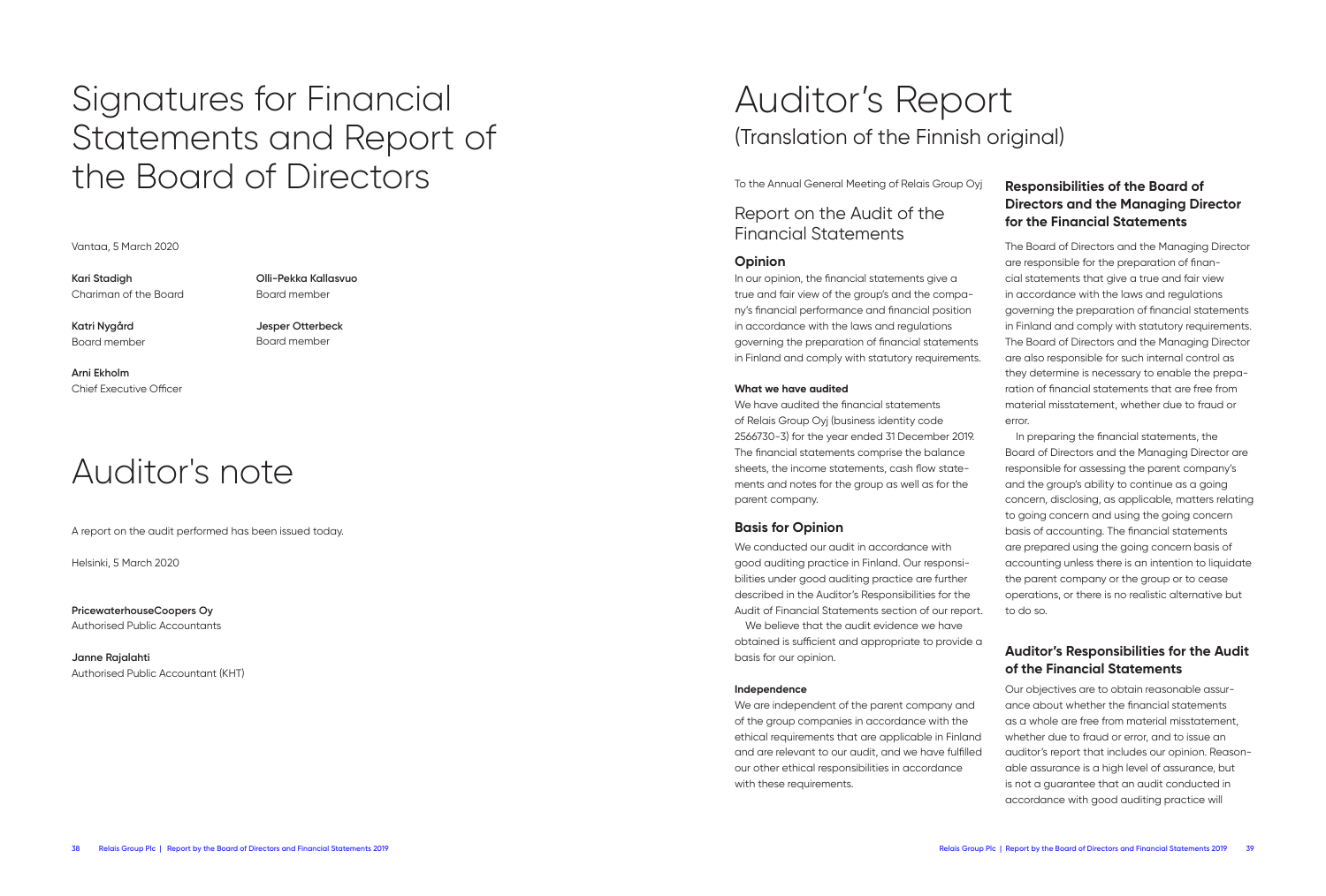always detect a material misstatement when it exists. Misstatements can arise from fraud or error and are considered material if, individually or in the aggregate, they could reasonably be expected to influence the economic decisions of users taken on the basis of these financial statements.

As part of an audit in accordance with good auditing practice, we exercise professional judgment and maintain professional skepticism throughout the audit. We also:

- Identify and assess the risks of material misstatement of the financial statements, whether due to fraud or error, design and perform audit procedures responsive to those risks, and obtain audit evidence that is sufficient and appropriate to provide a basis for our opinion. The risk of not detecting a material misstatement resulting from fraud is higher than for one resulting from error, as fraud may involve collusion, forgery, intentional omissions, misrepresentations, or the override of internal control.
- Obtain an understanding of internal control relevant to the audit in order to design audit procedures that are appropriate in the circumstances, but not for the purpose of expressing an opinion on the effectiveness of the parent company's or the group's internal control.
- Evaluate the appropriateness of accounting policies used and the reasonableness of accounting estimates and related disclosures made by management.
- Conclude on the appropriateness of the Board of Directors' and the Managing Director's use of the going concern basis of accounting and based on the audit evidence obtained, whether a material uncertainty exists related to events or conditions that may cast significant doubt on the parent company's or the group's ability to continue as a going concern. If we conclude that a material uncertainty exists, we are required to draw attention in our auditor's report to the related disclosures in the financial statements or, if such disclosures

are inadequate, to modify our opinion. Our conclusions are based on the audit evidence obtained up to the date of our auditor's report. However, future events or conditions may cause the parent company or the group to cease to continue as a going concern.

- Evaluate the overall presentation, structure and content of the financial statements, including the disclosures, and whether the financial statements represent the underlying transactions and events so that the financial statements give a true and fair view.
- Obtain sufficient appropriate audit evidence regarding the financial information of the entities or business activities within the group to express an opinion on the consolidated financial statements. We are responsible for the direction, supervision and performance of the group audit. We remain solely responsible for our audit opinion.

We communicate with those charged with governance regarding, among other matters, the planned scope and timing of the audit and significant audit findings, including any significant deficiencies in internal control that we identify during our audit.

## Other Reporting Requirements

#### **Other Information**

The Board of Directors and the Managing Director are responsible for the other information. The other information that we have obtained prior to the date of this auditor's report is the report of the Board of Directors.

Our opinion on the financial statements does not cover the other information.

In connection with our audit of the financial statements, our responsibility is to read the other information and, in doing so, consider whether the other information is materially inconsistent with the financial statements or our knowledge obtained in the audit, or otherwise appears to be materially misstated. With respect to the report of the Board of Directors, our responsibility also includes considering whether the report of the Board of Directors has been prepared in accordance with the applicable laws and regulations.

In our opinion, the information in the report of the Board of Directors is consistent with the information in the financial statements and the report of the Board of Directors has been prepared in accordance with the applicable laws and regulations.

If, based on the work we have performed on the other information that we obtained prior to the date of this auditor's report, we conclude that there is a material misstatement of this other information, we are required to report that fact. We have nothing to report in this regard.

Helsinki 5 March 2020 **PricewaterhouseCoopers Oy** Authorised Public Accountants

Janne Rajalahti Authorised Public Accountant (KHT)